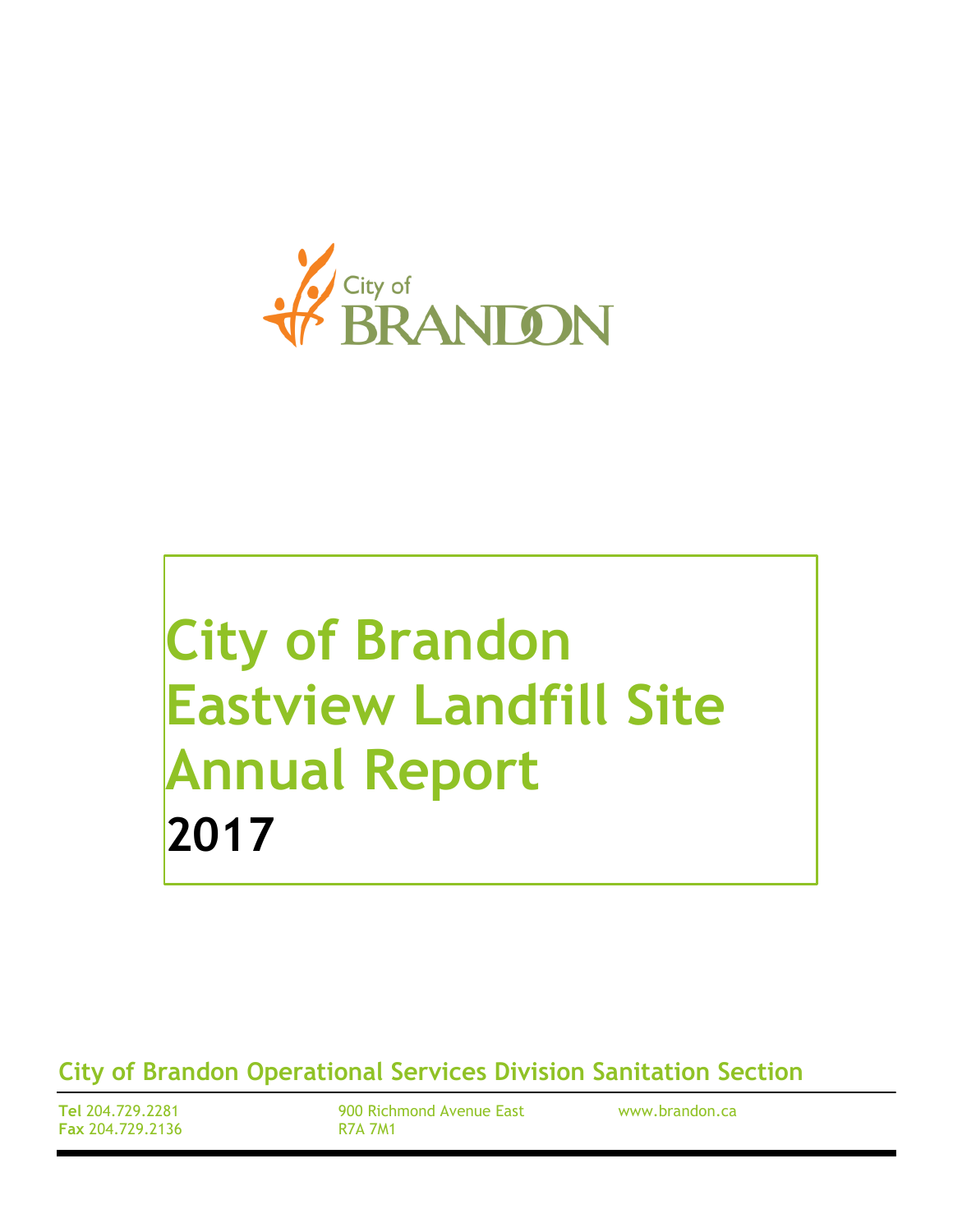# TABLE OF CONTENTS

| Introduction                                                                     | 3              |
|----------------------------------------------------------------------------------|----------------|
|                                                                                  | $\overline{4}$ |
|                                                                                  | 5              |
|                                                                                  | $\overline{7}$ |
|                                                                                  |                |
|                                                                                  | 8              |
|                                                                                  | 10             |
|                                                                                  |                |
|                                                                                  | 14             |
|                                                                                  | 15             |
|                                                                                  | 15             |
|                                                                                  |                |
|                                                                                  | 15             |
|                                                                                  | 16             |
|                                                                                  | -17            |
|                                                                                  | 17             |
|                                                                                  |                |
|                                                                                  |                |
| Environmental Protection Programs - Monitoring and reporting ___________________ | 19             |
|                                                                                  | 19             |
|                                                                                  | 20             |
|                                                                                  | 21             |
|                                                                                  | 23             |
|                                                                                  | 24             |
|                                                                                  | 25             |
|                                                                                  | 25             |
|                                                                                  | 25             |
|                                                                                  | 26             |
| Odour & Noise Control                                                            | 26             |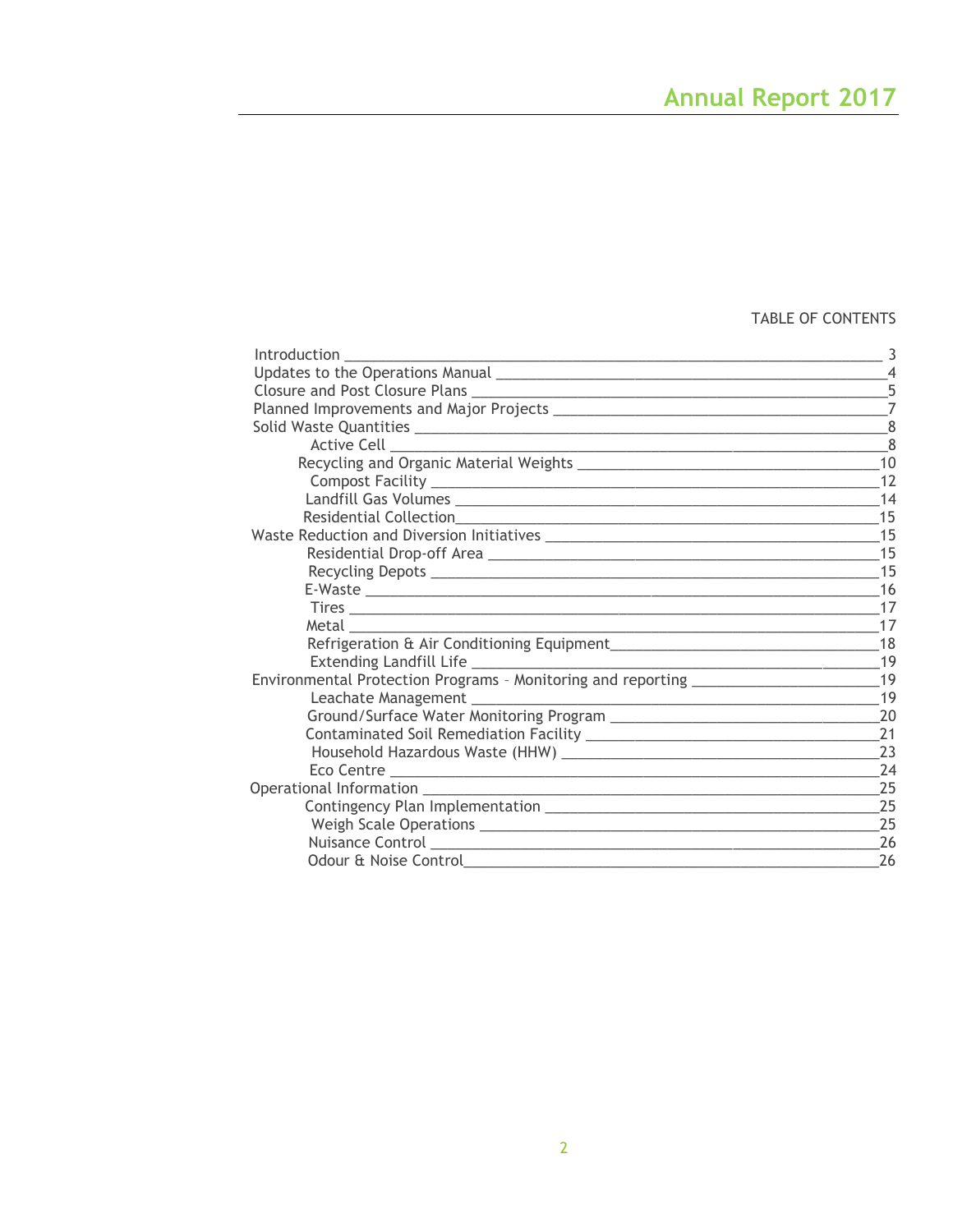# **Introduction**

This annual report covers the period from January 1, 2017 to December 31, 2017, and has been prepared in accordance with our Environmental act license number 3149. The license was issued August 25, 2015 in accordance with *The Environment Act* (C.C.S.M.c.E125) under the direction of Manitoba Conservation. The Eastview Landfill Site operates as a Class 1 Waste Disposal Ground (WDG) under the Manitoba Environment Act.

The current facility layout and operations include:

- Former and active disposal areas;
- Full depot for residential and commercial waste, including contaminated soil, all directed to the tipping face;
- Leachate collection that is pumped to a wastewater treatment facility;
- Scale house and operator
- Snow removal dump site (City use only)
- Clean fill disposal;
- Concrete disposal area;
- Landfill gas collection system (waiting to be commissioned by Department of Labor);
- Material Recovery Facility (MRF);
- Separation of metals, propane tanks, tires, yard waste and tree brush from waste stream which is stored in designated areas of the site;
- Freon depleting device depot;
- Eco-Centre for used oil, filters and containers;
- Tree and wood chipping
- Composting
- E-Waste Depot
- Household hazardous waste depot

Below is a copy of the landfill section map.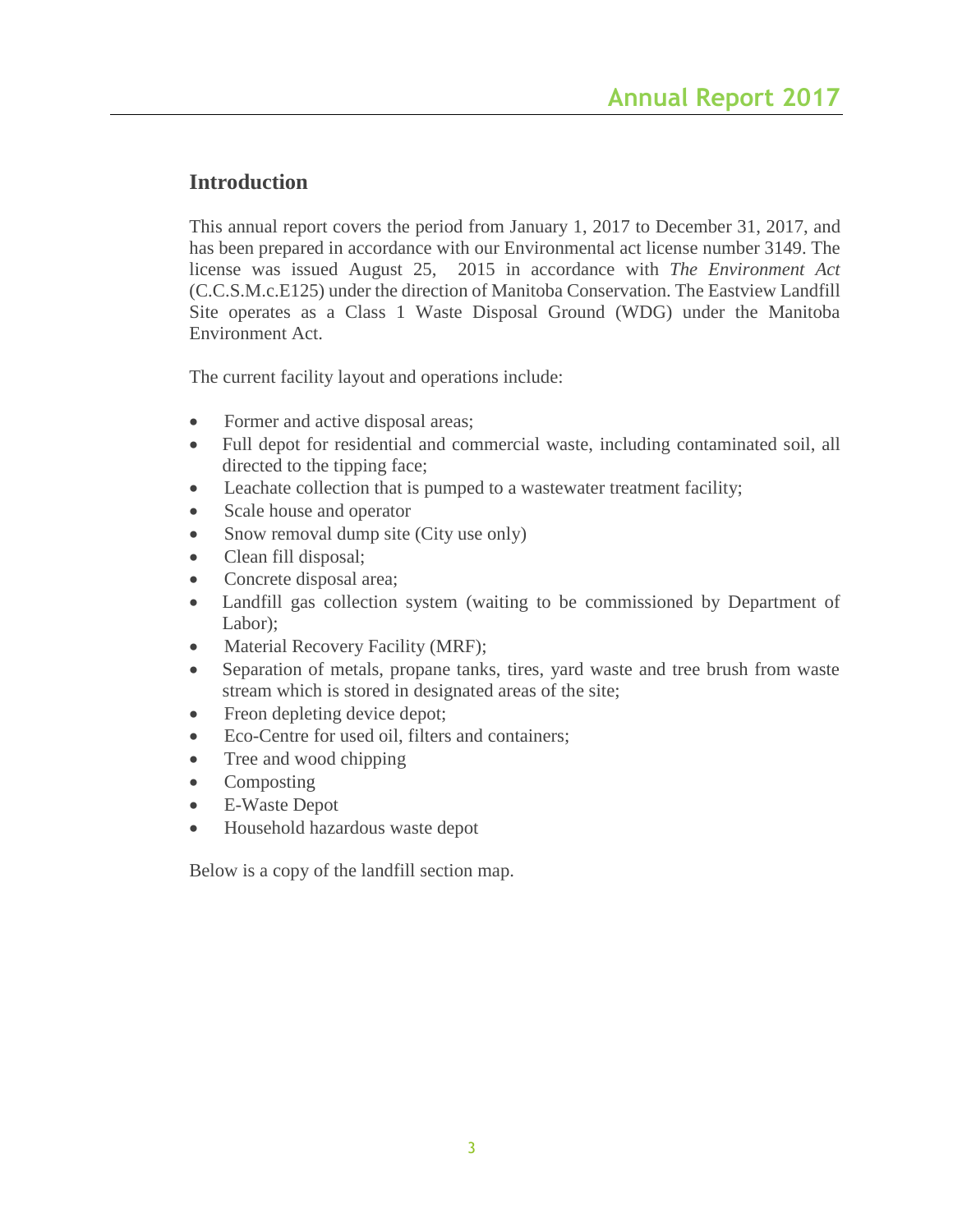# **Annual Report 2017**



The purpose of this report is to meet the operational reporting requirements by providing the following information at a minimum:

- Updates to the operating manual;
- Closure/Post closure plans and financial evaluation;
- Planned improvements
- Records of waste, recyclable materials, and compost quantities;
- A review of environmental monitoring data;
- Details on environmental protection programs;
- Operational information

# **Updates to the Operating Manual**

The operations manual was submitted in 2008 to meet the requirements of the operating permit. The manual was completed internally by Sanitation administration and was to address at a minimum the following:

- Cell developing and sequencing;
- Waste receiving, placement and covering;
- Nuisance control;
- Surface water management;
- Landfill gas management;
- Leachate management;
- Monitoring and reporting: and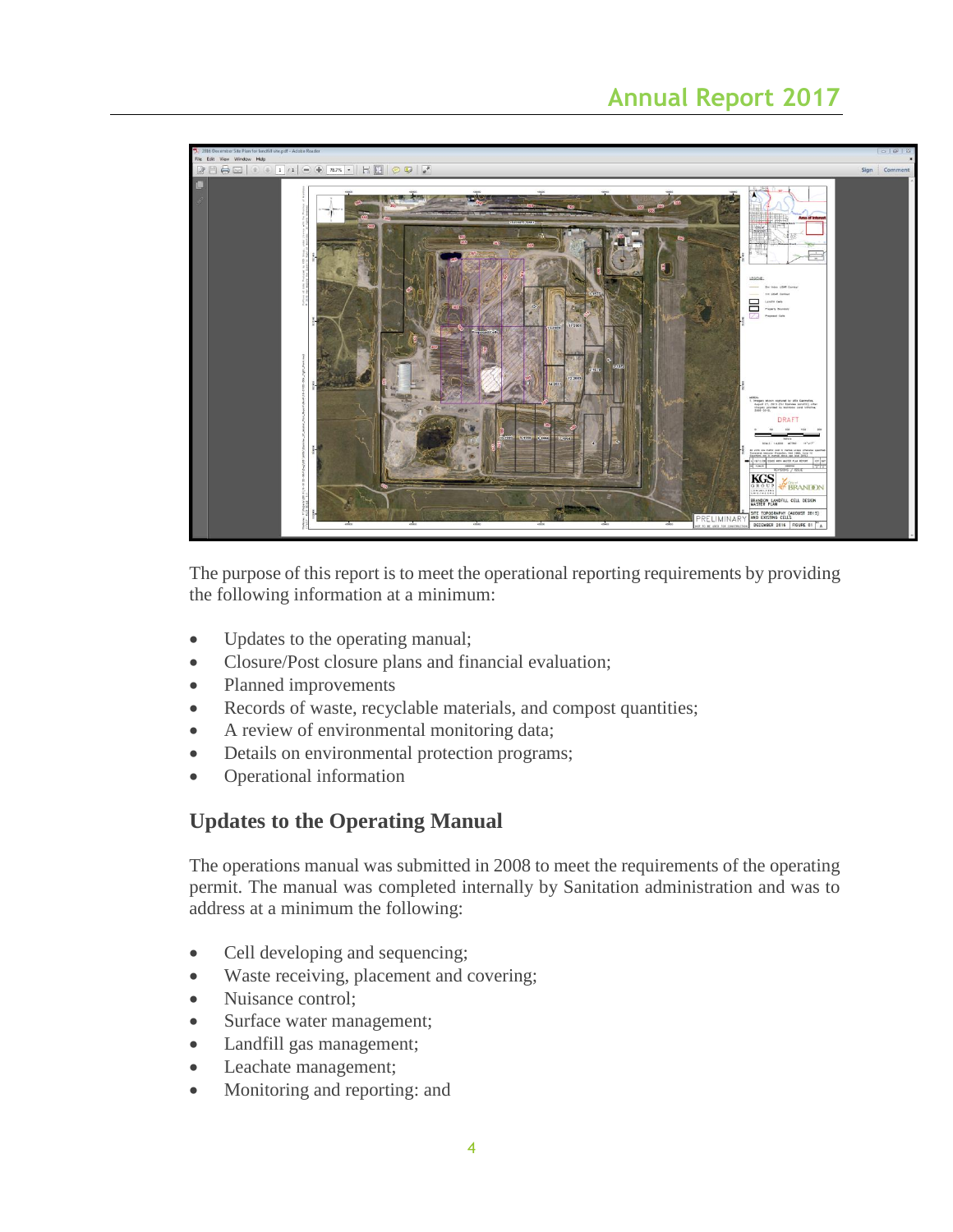• Inspections and maintenance

The operating manual also provides criteria for the acceptance, handling and disposal of special wastes such as hydrocarbon impacted soils, mold and asbestos. The manual provides information for dealing with hot loads within City collection trucks, commercial haulers, and commercial and residential self-haulers.

The City of Brandon plans to review and update its Operating Manual in 2018 to ensure that the site's operations are accurately reflected.

# **Closure and Post Closure Plans**

In 2014 the City of Brandon updated its closure and post closure plans which was awarded to and completed by Golder Associates after an RFP process. Information was provided, for review, to Golder Associates using historical data supplied by landfill staff. A landfill site visit was conducted by the consultant responsible for the plan to conduct a site assessment and through this consultation it was determined that the only operational change was the increased focus on the diversion of organic materials.

A criterion was established by the City of Brandon so that the assessment is based on the following:

- Current waste generation estimate received at the Eastview Landfill Site based on current population trends;
- An estimate of the remaining useable life of the landfill site based on waste generation and available airspace;
- Estimated closure costs:
- An estimation of ongoing maintenance costs following site closure (post closure); and
- Preparation and submission of a report providing costing models and site development drawings.

According to Golder the estimated useful life of the existing landfill site is 27 years or an estimated closure date of 2041. This was based on a number of factors including:

- The amount of air space currently available;
- Current population trends;
- Current diversion efforts;
- Current waste generation trends;
- Technology currently used for compaction of waste generated (currently 800  $kg/m<sup>3</sup>)$ ; and
- Daily cover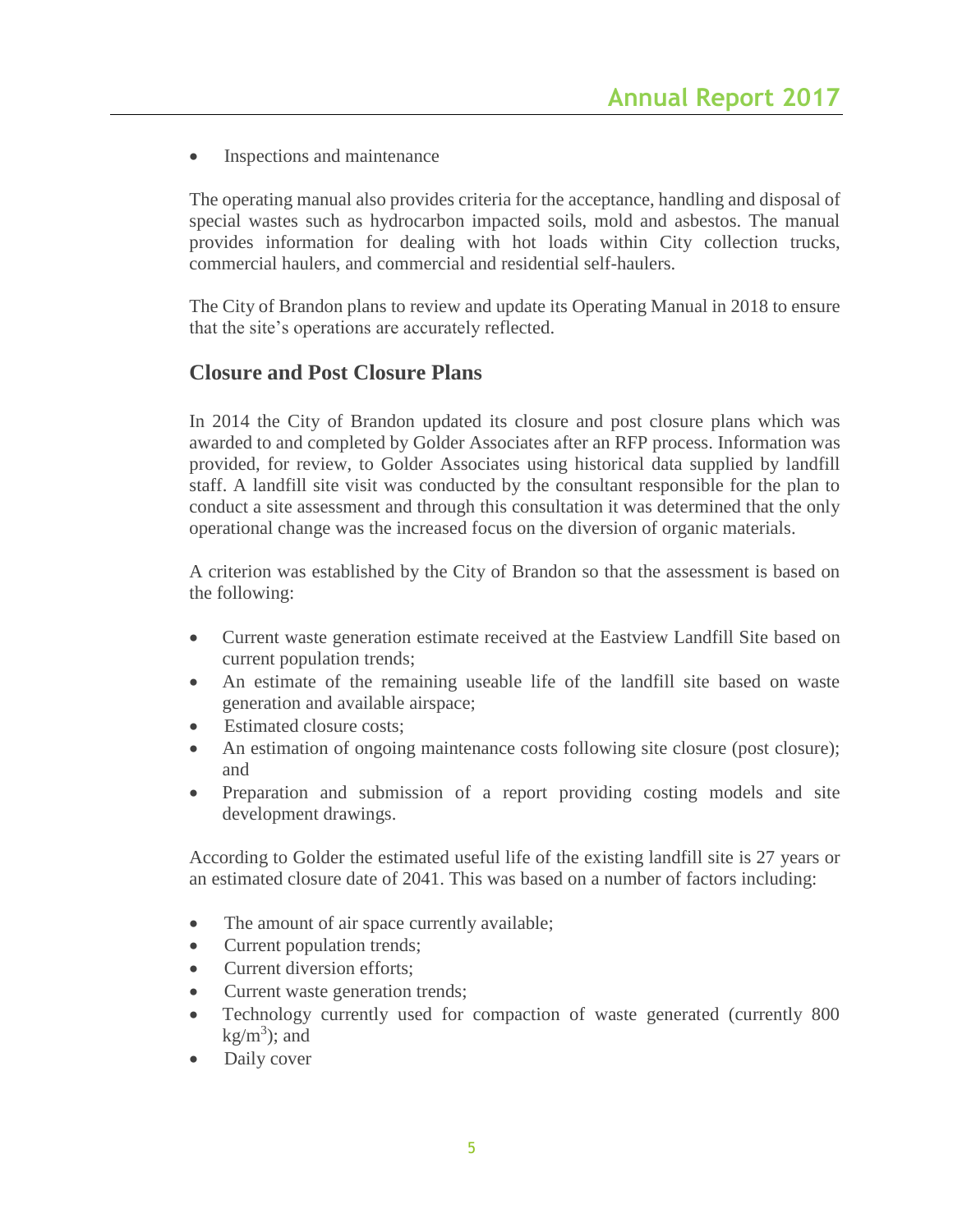Golder provided in its report provided detailed information on the requirements and procedures required during the closure of the current site along with post closure requirements. The following requirements are required during the closure of the Eastview Landfill Site:

- 1. Prior to the application of the final cover regrading to the final contours should take place in order to promote drainage away from the site and to discourage infiltration and local ponding of surface water.
- 2. The following final cover design has been proposed:
	- a. Topsoil of 0.15 m over subsoil
	- b. Subsoil of 0.35 m over protection layer
	- c. A barrier layer that is constructed by compacting clay soils to a thickness of no less than 0.60 m measured perpendicular to the compacted waste surface and achieving maximum permeability of 1 x 10 $^{-7}$ .
	- d. Contoured such that no water pools over the landfill cells.
	- e. Grade to achieve a minimum slope of 2% and not to exceed 30%
- 3. A policy be implemented to monitor top of waste elevations to assist in planning the placement of the final cover within a year of reaching the final elevations.
	- a. The policy will minimize the amount of leachate that will be generated and handled.
	- b. It will also allow for the initial settlement of the landfill to take place prior to placement of the final cap.
- 4. General allowance including decommissioning of site facilities such as upgrading the storm water control work and modification of the landfill gas collection system.
- 5. Submittal of a formal detailed Closure and Post Closure Plan which may include the following allowances:
	- a. Testing
	- b. Quality assurance/control
	- c. Legal fees

The following requirements are required during the post-closure phase for the Eastview Landfill Site:

- 1. That a post closure plan should operate for a period of no less than 25 years to ensure proper care of the site, associated infrastructure and environmental control systems.
- 2. Protect and maintain integrity of final cover system.
- 3. Providing repairs to final cover system as necessary to correct settlement, subsidence, erosion, leachate break-out
- 4. Protecting, maintain, and monitoring groundwater, leachate and landfill gas

A schedule of costs was included as part of the plan to allow management to prepare for the pending closure of the landfill in a fiscally responsible manner. It is estimated that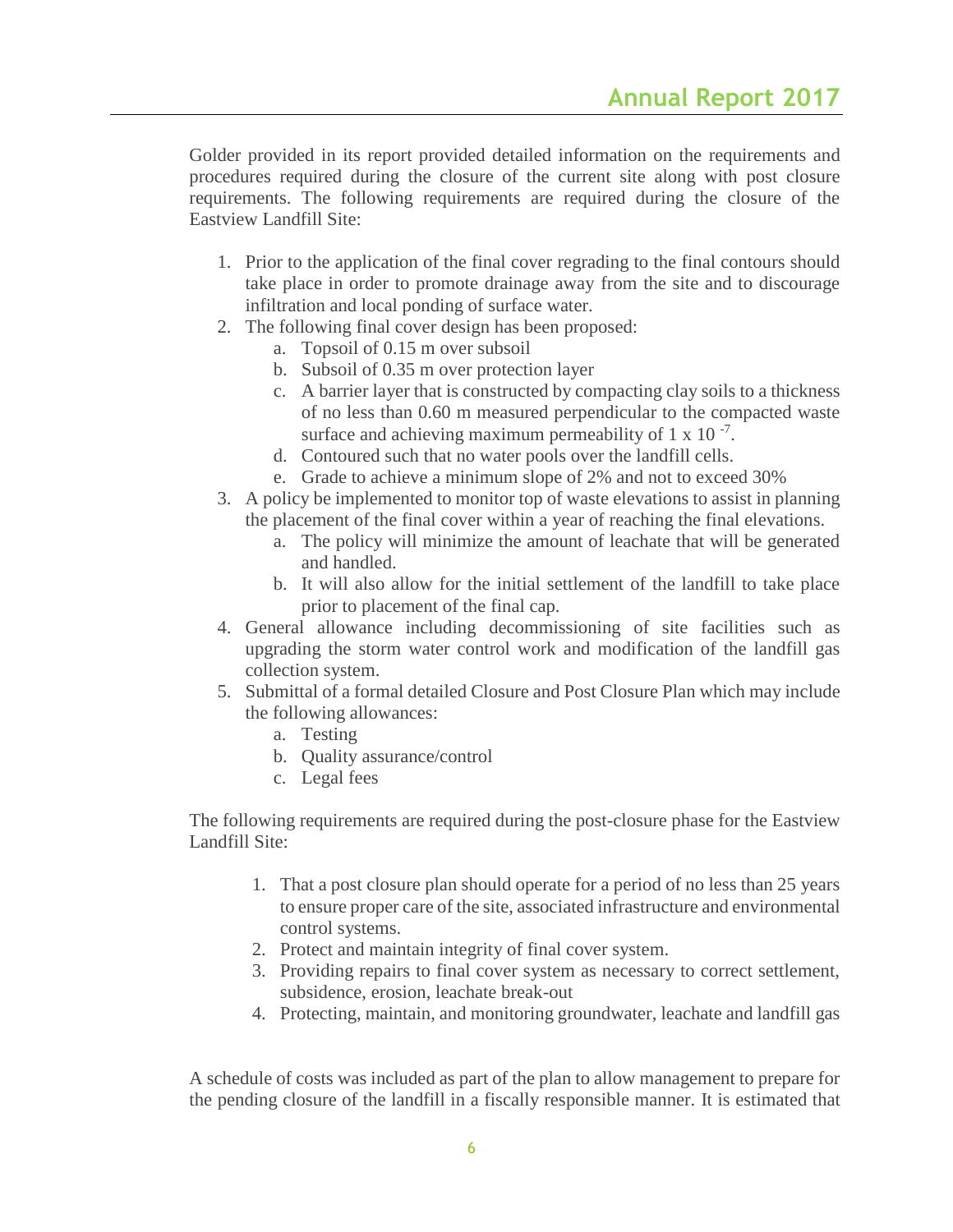the average annual number of tonnes to be landfilled between 2015 and 2041 will be 49,500 tonnes. Working with Treasury, Sanitation administration needs to look at including these costs into its Capital Reserve planning.

The projected closure and post closure plans based on 2014 dollars in expected to be between \$5.3 million and \$6.5 million. This will require annual contribution to a capital recovery fund of between \$4.07 and \$4.96 on a per tonne basis. These costs are in addition to the costs already being covered through the landfill tipping fees.

# **2017 Closure and Post Closure Fees**

In 2015 Sanitation presented to council and requested that a \$4.00 per tonne closure levy be put in place to cover the costs of closure. Council agreed to the request and the \$4.00 per tonne levy was implemented on January 1<sup>st</sup> 2016 on every tonne of material that enters the tipping face. The \$4.00 per tonne closure levy was maintained in the 2017 fee schedule for the landfill site.

In 2018, the City of Brandon will issue a bid opportunity to hire a consultant to update the Closure and Post-Closure plans to ensure that the \$4.00 per tonne levy implemented in 2016 is sufficient.

# **Planned Improvements and Major Projects in 2017**

# **2017 Project Update: Design and Construction of New Landfill Cell #16**

In 2017, the City of Brandon extended its agreement with KGS Group to include the design a new landfill cell, Cell #16 - the design was completed and posted for Tender in May 2017. Cell 16 is 222 m in length by 60 m in width and is joined to the liner of Cell 15 along its north edge, joined to the liners of Cells 13 and 14 along its east edge and joined to the liners of Cells 8 and 9 along its south edge.

Construction of the new cell commenced in July and was completed in November 2017. Throughout the fall of 2017 and winter of 2017/18, the City's residential collection trucks commenced placement of waste in Cell 16. Once the first lift of waste has been placed throughout the entire footprint of Cell 16, the cell will be opened up to accept refuse loads from commercial customers.

#### **2017 Project Update: New Depot Bins**

In 2017, twenty (20) new depot bins were purchased. These depot bins are compatible with the front load truck purchased in 2016 and have been useful in providing additional capacity at the City's existing depots. In addition, the new bins have been utilized for solid waste collection at several City of Brandon facilities as well as providing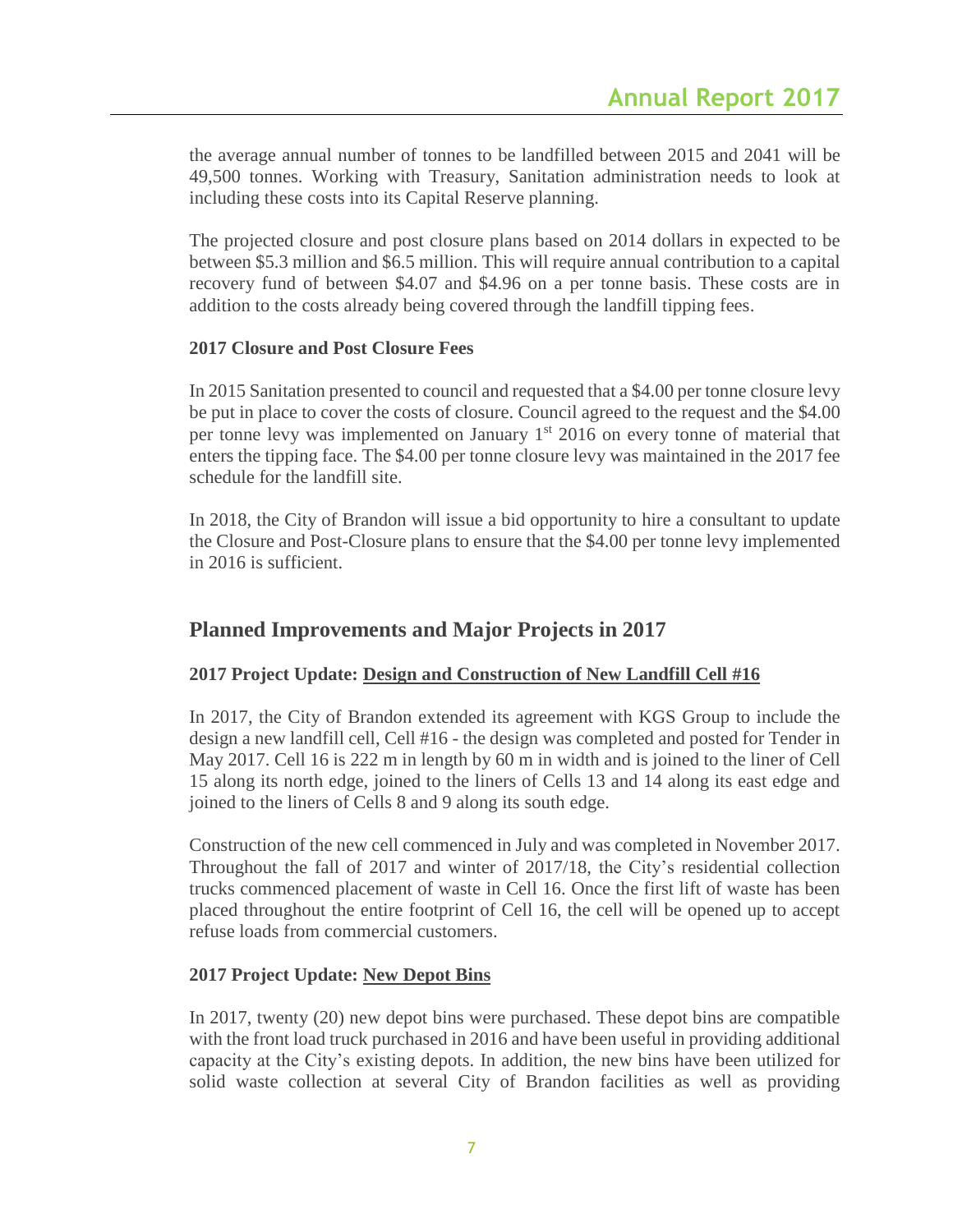temporary refuse and recycling collection for residents in areas impacted by major roadway construction.

# **Solid Waste Quantities**

As part of the City of Brandon's Solid Waste Management System, the City owns and operates the Eastview Landfill Site located at NW 17-10-18, in the City of Brandon. This landfill is considered a Class 1 site, due to population  $(55,000)$ , services not only residents of the City, but also a number of municipalities within close proximity to the site along with commercial and industrial businesses. Starting in 2011 the Eastview Landfill Site started receiving solid waste from the RM of Cornwallis rather than it going to its own landfill. These types of partnerships could ultimately lead to the Eastview Landfill Site being considered more of a regional landfill rather than one mainly just for residents and businesses within the City of Brandon.

To segregate larger commercial vehicle traffic from residential traffic, waste from commercial haulers and City refuse collection was landfilled in cell 13 while cell 14 was used for waste hauled to site directly by residential customers and small businesses.

# **Active Cell**

All waste generated within the City of Brandon is either hauled directly by City refuse trucks, commercial haulers or self-hauled by small businesses and residents. In 2017 the total amount of waste disposed of in the active cell was **36,127.16** tonnes which is down **4,525.16** tonnes from 2016.

| <b>Materials</b>            | 2013                        | 2014                        | 2015                        | 2016                        | 2017                        |
|-----------------------------|-----------------------------|-----------------------------|-----------------------------|-----------------------------|-----------------------------|
|                             | <b>Quantity</b><br>(Tonnes) | <b>Quantity</b><br>(Tonnes) | <b>Quantity</b><br>(Tonnes) | <b>Quantity</b><br>(Tonnes) | <b>Quantity</b><br>(Tonnes) |
| <b>Asbestos</b>             | 322.58                      | 412.30                      | 139.56                      | 294.34                      | 163.45                      |
| <b>Commercial Mixed</b>     | 29,393.66                   | 29,478.96                   | 31,198.46                   | 25,654.80                   | 20,188.75                   |
| <b>Refuse</b>               |                             |                             |                             |                             |                             |
| <b>Residential Mixed</b>    | 3,262.50                    | 3,361.50                    | 3,404.13                    | 3,357.81                    | 5,532.68                    |
| <b>Refuse</b>               |                             |                             |                             |                             |                             |
| <b>City Residential</b>     | 10,296.96                   | 9,976.70                    | 10,233.13                   | 11,024.75                   | 9,155.07                    |
| <b>City Internal</b>        | 438.29                      | 378.24                      | 434.33                      | 315.51                      | 356.9                       |
| <b>Wastewater Treatment</b> | 353.93                      | 477.80                      | 426.71                      | 409.75                      | 730.31                      |
| <b>Facility Sludge</b>      |                             |                             |                             |                             |                             |
| <b>Total</b>                | 44,067.92                   | 44,085.50                   | 45,836.32                   | 41,056.96                   | 36,127.16                   |

# **Table 1: Eastview Landfill Material Quantities from 2013 to 2017**

Asbestos is placed along the East side of the cell 11-12 where it is covered and surveyed. In order for anyone to bring asbestos to the landfill site for disposal they first need to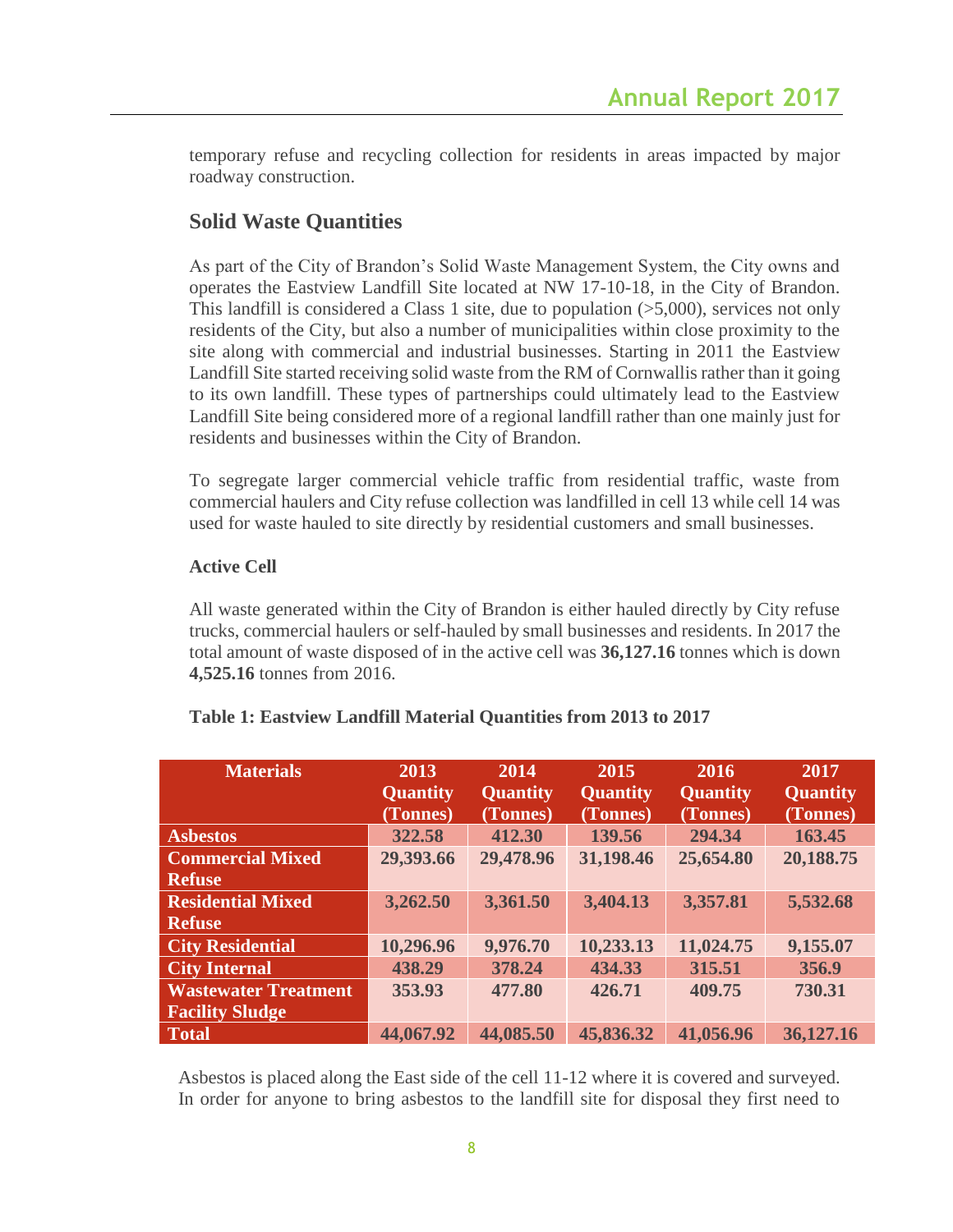purchase a daily permit. A separate permit is required for each day that asbestos is being delivered on site. Contractors or anyone responsible for the disposal of asbestos must insure that safe handling of the material occurs when transporting and disposing.

Residential refuse is the waste hauled to the landfill site by homeowners and/or occupiers of residential property. This includes all material that is not considered recyclable, compostable or requires special handling. City residential is the waste hauled by City of Brandon refuse trucks and delivered to the active cell.

City internal waste is the refuse that is hauled to the landfill site and dropped off in the cell by other City departments.

Since 2010, the annual average for the total number of visitors entering the landfill has been 60,245. As illustrated in the following chart, the total number of visitors to the landfill site in 2017 was 59,877, with 40,225 of the visitors being residential and 19,652 of the visitors being commercial.

Although the total number of visitors in 2017 is consistent with the annual average seen since 2010, the number of commercial and residential visitors has decreased from 2016. Implementation of a new \$2 entrance fee for residential loads under 500kg, commencing January 1, 2017, is most likely the probable cause of this decrease. In addition, the commercial tipping fees increased from \$64 per tonne to \$75 per tonne on January 1, 2017 and may explain the decreased number of commercial visitors to the site as well. Furthermore, rainfall amounts in 2017 were only 65% of what is normal for the region and this decrease in rainfall would make incoming loads lighter due to less water weight.



**Chart 1. Visitors to Eastview Landfill Site**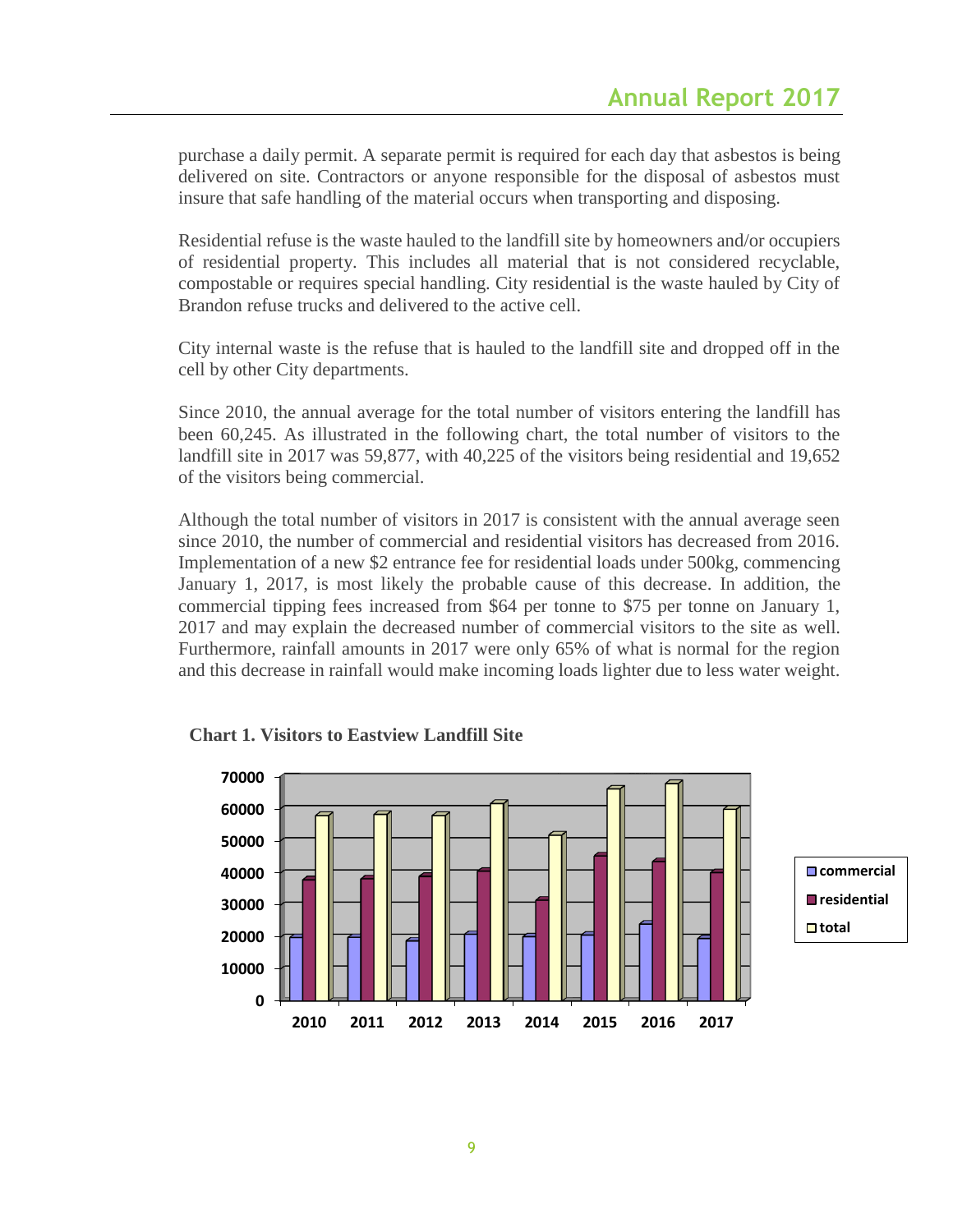# **Recycling and Organics Material Weights**

During 2017, the Sanitation Department of the City of Brandon continued in its efforts to divert as much material from the active cell as possible. This effort is made in order to extend the useful life of the landfill and spread the costs of developing new cells over longer periods of time.

In 2014, the City assumed responsibility for the processing of residential and commercial recyclables within the MRF and awarded the shipping and marketing of recyclables to a third-party contractor. Processing of the recyclable material consists of the manual removal of residue (i.e. non-recyclable material) and old corrugated cardboard (OCC) from mixed recyclable material (or comingled material) on a sort line.

Comingled material, or mixed recycling, is comprised of the following materials collected from residential and commercial sources:

- Recyclable plastics (PET #1, HDPE #2, #4, #5  $&$  #7 plastics)
- Newspaper & flyers
- Aluminum food and beverage containers
- Glass food and beverage containers
- Steel food and beverage containers
- Magazines and catalogues
- Gable top containers
- Boxboard
- Paper directories
- Corrugated cardboard
- Aseptic packaging

The MRF also accepts loads of OCC and shredded office paper (SOP) from commercial sources and in 2017, 1,208 tonnes of OCC and 168 tonnes of SOP were brought into the MRF by commercial haulers as single-stream loads.

Once sorted, comingled, OCC and SOP material are baled separately by MRF staff. The baled material is shipped by truck to the respective comingled processing plants for further sorting and OCC and SOP are shipped by truck by the Contractor to end market.

Table 2 shows the annual amounts of recyclable material from residential and commercial sources for the period of 2013 to 2017. After peaking at 8,200 total tonnes processed in 2012, the recycling facility saw a decrease in volumes during 2014-2015 (7,300 tonnes and 7,557 tonnes respectively) however this declining trend was reversed in 2016 with 8,111 tonnes, the largest annual quantity processed since the 2012 peak. The total amount of recyclable material collected in the MRF in 2017 (7,411.27) is consistent with the annual average of recycling totals collected at the facility during the period of 2013-2015.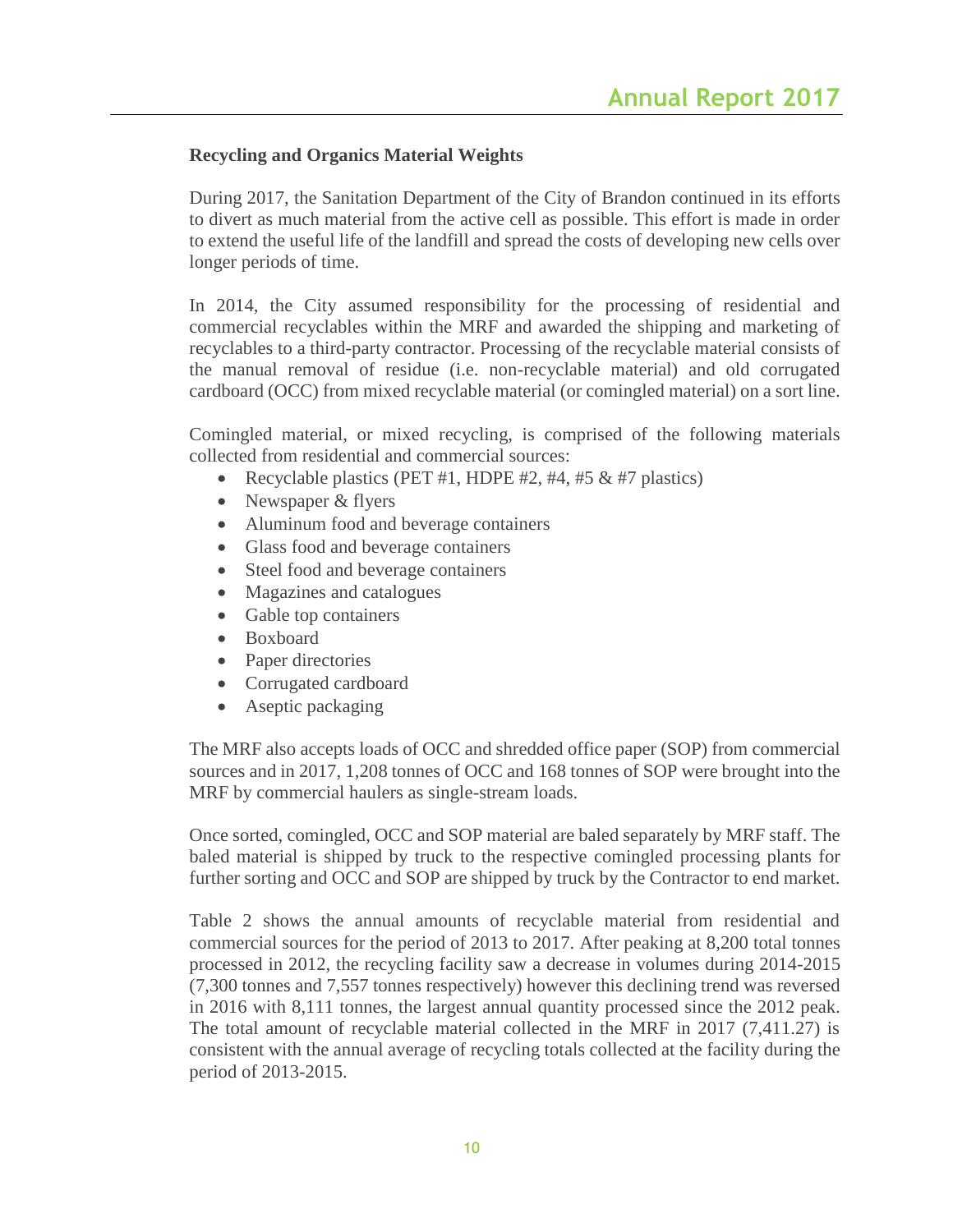| <b>Materials</b>   | 2013            | 2014            | 2015            | 2016            | 2017            |
|--------------------|-----------------|-----------------|-----------------|-----------------|-----------------|
|                    | <b>Quantity</b> | <b>Quantity</b> | <b>Quantity</b> | <b>Quantity</b> | <b>Quantity</b> |
|                    | <b>(Tonnes)</b> | (Tonnes)        | (Tonnes)        | (Tonnes)        | (Tonnes)        |
| <b>Residential</b> | 3,910.12        | 3,828.67        | 3,854.00        | 3,940.00        | 3,777.06        |
| <b>Commercial</b>  | 3,733.39        | 3,505.84        | 3,703.00        | 4,171.00        | 3,634.21        |
| <b>Total</b>       | 7,643.51        | 7,334.51        | 7,557.00        | 8,111.00        | 7,411.27        |

#### **Table 2: Recycling Comparison between 2013 to 2017**

The City of Brandon receives a rebate from the shipping and marketing contractor for the sale of OCC and SOP. The total amount of OCC shipped and marketed in 2017 was 2,487 tonnes, which means that approximately 1,279 tonnes of OCC was pulled from the comingled recycling stream on the MRF sort line. The 2017 Waste Audit performed by Multi-Material Stewardship Manitoba (MMSM) revealed that approximately 14% of the comingled material collected in residential blue bins is OCC.

Chart 2 shows the breakdown of comingled, OCC and SOP from commercial sources for the period of 2014 through to 2017.



# **Chart 2:**

The City's agreement with the contractor responsible for the shipping and marketing of recyclables expired on December 31, 2017 therefore a bid opportunity was issued in December of 2017 so that this scope of work could be awarded under a new contract commencing in January 2018.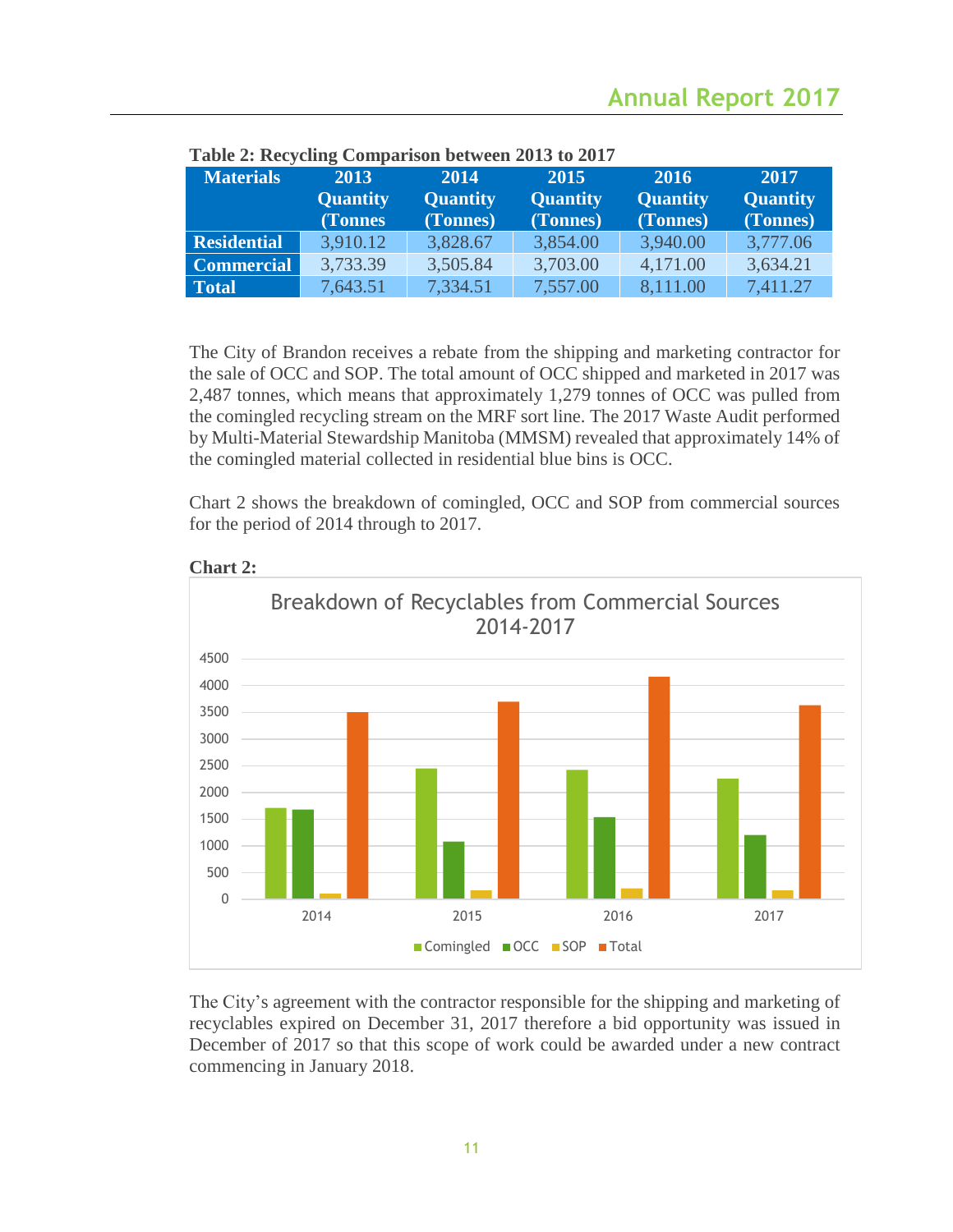# **Compost Facility**

Since the early 1990's the City of Brandon has been operating a yard and tree trimming collection facility. In the mid to late 1990's, the facility was upgraded to include a retention pond for the collection of any surface water runoff that originates from the compost piles.

In 2017, 6,273.42 tonnes of compostable material was collected on site and diverted from the active cell – this represents a decrease of 966.01 tonnes from the amount of compostable material collected in 2016. An absence of significant windstorms (a contributing factor in tree waste) and the decreased rainfall amounts experienced in the city in 2017 are thought to be the likely reason for the decreased tonnage.

| <b>Materials</b> | 2013     | 2014      | 2015     | 2016     | 2017     |
|------------------|----------|-----------|----------|----------|----------|
|                  | Quantity | Quantity  | Quantity | Quantity | Quantity |
|                  | (Tonnes) | (Tonnes)  | (Tonnes) | (Tonnes) | (Tonnes) |
|                  |          |           |          |          |          |
| Residential      | 3,456.88 | 3,983.27  | 3,458.42 | 2,114.91 | 3,518.05 |
| Commercial       | 5,773.05 | 6,315.99  | 4,630.46 | 3,225.20 | 1,477.60 |
| Industrial       | 673.60   | 1,042.68  | 1,796.37 | 1,899.32 | 1,277.77 |
| Total            | 9,903.53 | 11,341.94 | 9,885.25 | 7,239.43 | 6,273.42 |

#### **Table 3: Organic Quantities between 2013 and 2017**

Note: Industrial material is comprised of manure and bedding from sources such as the Keystone Centre. Both Residential and Commercial material is comprised of both yard waste and wood waste.

Yard waste and trees that are chipped are placed in windrows where they are processed into a reusable material using a compost turner pulled behind a loader. Once the windrowed material has completed the active composting phase, it is placed in a separate curing pile. Once the material has cured, it is mixed with black dirt, screened and then utilized by the City's Parks Department for landscaping purposes along City boulevards and other public areas.

A total of 6 samples of processed compost product from 2017 was sent to A & L laboratories for analysis. The City of Brandon regularly gives away finished compost to the general public at special events such as Earth Day, Compost Day and other local environmentally-related events. In addition, finished compost material was available at the landfill entrance for residents to pick up free of charge until August of 2017. In total, 114.5 tonnes of finished compost was given away in 2017.

The City's Parks department used 46.35 tonnes of compost material in 2017 in their operations, some of which was delivered to the various community gardens located throughout the city. Compost was also made available for purchase as Soil Amendment in the 2017 City of Brandon Fee Schedule at a cost of \$22.50 per tonne. A total of 24.39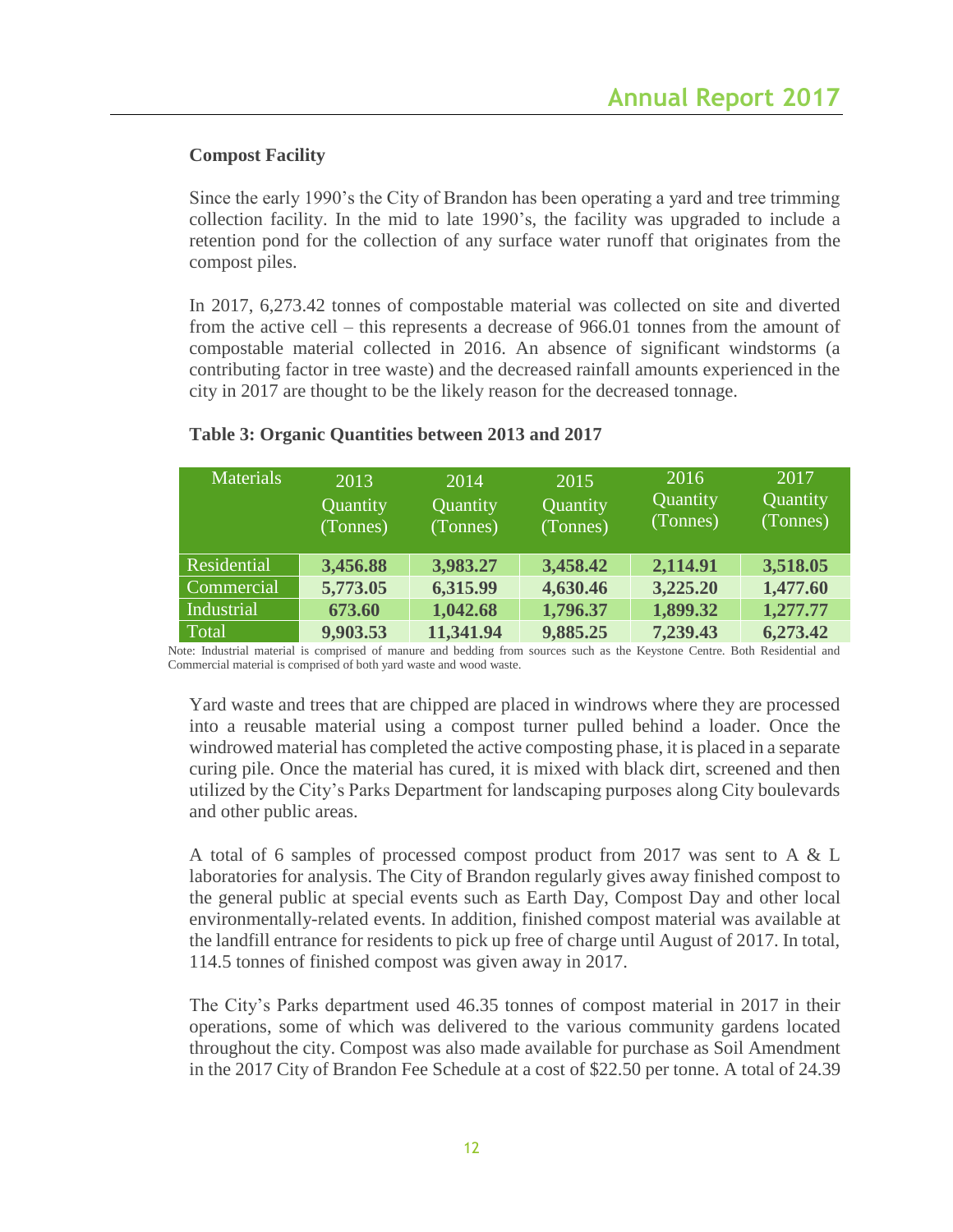tonnes of compost was sold as soil amendment in 2017. All customers who purchased the product were instructed to mix one part soil amendment with three parts top soil.

By the end of 2017 there were 6,927 participating households registered and participating in the residential green cart program. Based on this participation, the average household participating in the green cart program in 2017 diverted approximately 203 kilograms. Chart 3 depicts the annual growth of the residential green cart collection program since 2014.



#### **Chart 3:**

In comparison, there are approximately 14,938 households that use the depots or selfhaul compostable material to the landfill, which amounts to approximately 1,900 tonnes of organic material diverted from the landfill cell.

As more residents are taking part in the curbside residential green cart collection program, less organic material is being collected at the depots located throughout the City. As with the blue cart collection program for recyclable material, making a program more convenient for residents makes it easier to participate.

If the City of Brandon had full participation, or 14,938 households participating in the green cart program, there would be approximately 3,735 tonnes diverted from the tipping face, which amounts to approximately \$280,125 in landfill air space savings.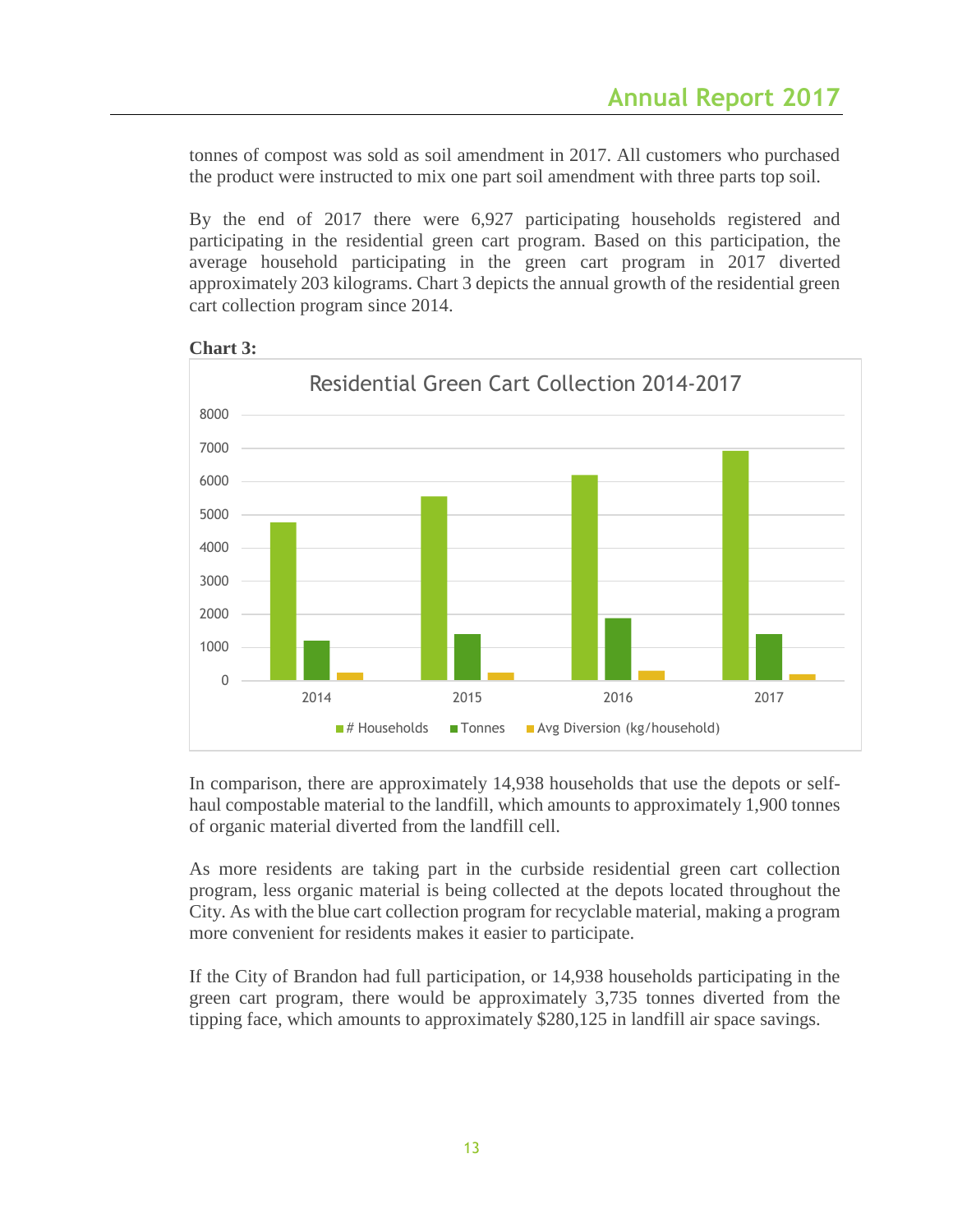| <b>SYSTEM</b>               | 2013<br><b>QUANTITY</b><br><b>(TONNES)</b> | $\frac{0}{0}$ | 2014<br><b>QUANTITY</b><br><b>(TONNES)</b> | $\frac{0}{0}$ | 2015<br><b>QUANTITY</b><br>(TONNES) | $\frac{0}{0}$ | 2016<br><b>QUANTITY</b><br>(TONNES) | $\frac{0}{0}$ | 2017<br><b>QUANTITY</b><br>(TONNES) | $\frac{0}{0}$ |
|-----------------------------|--------------------------------------------|---------------|--------------------------------------------|---------------|-------------------------------------|---------------|-------------------------------------|---------------|-------------------------------------|---------------|
| <b>DEPOTS</b>               | 538.03                                     | 31            | 619.66                                     | 29            | 561.89                              | 25            | 390.83                              | 15            | 399.33                              |               |
| <b>SELF-</b><br><b>HAUL</b> | 392.41                                     | 22            | 294.94                                     | 14            | 297.98                              | 13            | 334.39                              | 13            | 1.500.48                            | 43            |
| <b>CURBSIDE</b>             | 815.61                                     | 47            | 1,208.86                                   | 57            | 1.411.02                            | 62            | 1.899.32                            | 72            | 1.618.25                            | 46            |
| <b>TOTALS</b>               | 1.746.05                                   | 100           | 2.123.46                                   | 100           | 2,270.89                            | 100           | 2.624.54                            | 100           | 3.518.06                            | 100           |

#### **Table 4: Comparison of Collection Systems of Organic Materials**

From April to August in 2017, the City of Brandon rented a horizontal wood grinder to grind material from the stockpile of tree and wood waste collected on site. City staff operated the grinder and were successful in grinding 6,877.2 cubic metres of tree waste and 1,856.1 cubic metres of wood waste. In addition to using the ground tree waste in the compost operations (as previously described), tree chips are utilized on site as daily cover, insulation of the winter cover soil stockpile and as a protective surface for the compactor's path of travel from the landfill cell to the equipment storage area in the main building.

#### **Landfill Gas Volume**

In 2017, we collected and flared 77,763,752 (cfm) of landfill gas. This equates to approximately 13,156 tonnes of  $CO<sub>2</sub>$  being diverted from the landfill site during the year, which is a decrease of 5,682 tonnes from 2016. Moisture has the greatest effect on landfill gas generation therefore the decreased rainfall amounts experienced in 2017 at the site are the likely cause of the reduced landfill gas generation observed.

Given that the average passenger vehicle emits approximately 4.7 tonnes of  $CO<sub>2</sub>$  per year, the amount of  $CO<sub>2</sub>$  diverted from the landfill site in 2017 is equivalent to taking approximately 2,800 vehicles off the road.

| TANIA AITIKAN TANIANTI AAN AANTANAN WATER TAAN |            |            |            |            |  |  |  |
|------------------------------------------------|------------|------------|------------|------------|--|--|--|
|                                                | 2014       | 2015       | 2016       | 2017       |  |  |  |
| Annual CO <sub>2</sub> equivalents             | 15.748     | 17.929     | 18.838     | 13.156     |  |  |  |
| Landfill Gas Flow (scf)                        | 89.654,006 | 91.325.592 | 92.123.944 | 77.763.752 |  |  |  |

**Table 5: Annual Landfill Gas Generation, 2014-2017**

#### **Landfill and Collection Equipment**

In 2017, the City of Brandon issued bid opportunities to replace the track dozer and wheel loader used in the landfill. The track dozer was delivered and put into use in January 2018 and the wheel loader was delivered and put into use in September 2017.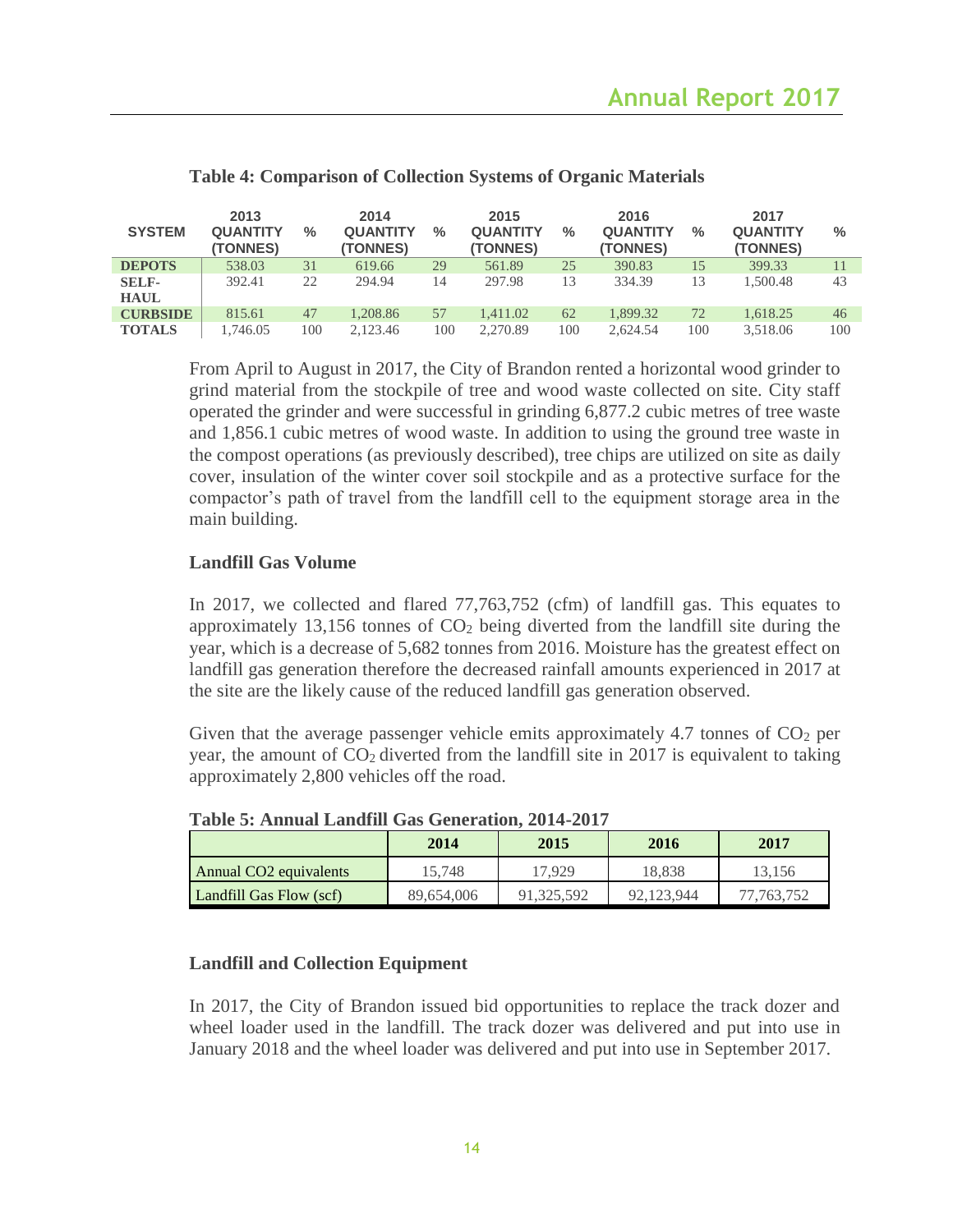# **Residential Collection**

The City of Brandon's residential curbside collection provides year-round weekly collection of residential recycling and refuse along with the weekly collection of green carts (for participating households) during the months of April through to November. Collection occurs on the same day each week (Tuesdays to Fridays) for each household, which has proven to be convenient for both residents and City operations.

The City of Brandon tracks bins issued to properties using a Bin Database, where the serial numbers assigned to each recycling, refuse and green bin are linked to the street address of the property they were issued. As per the Bin Database, there are 14,998 black bins (or refuse bins) in service and 14,855 blue bins (or recycling bins) in service. As there are approximately 14,938 households in the City of Brandon, the average rates of residential waste generation are as follows:

- Refuse: 613 kg/household
- Recycling: 253 kg/household

# **Waste Reduction and Diversion Initiatives**

# **Residential Drop-off Area**

At the Eastview Landfill Site there are a number of areas that are used for residential and commercial customers. Outside of the entrance gate, there are containers located for the drop-off of mixed recycling as well as yard waste.

Inside the landfill customers are able to drop off grass, trees, wood, metal, tires and glass in separate piles along the south side of the main landfill road. People delivering these items more often than not have loads mixed with other items that are non-recyclable. The scale operator is responsible for ensuring that each customer is notified of the need to separate each material into the proper pile and not to contaminate any pile with mixed refuse.

Customers entering the landfill with large amounts of recyclable materials are encouraged to deliver these items directly into the MRF.

# **Recycling Depots**

The recycling depot system was first implemented in the City of Brandon in 1990. At that time there was only 3 locations for drop off and they were limited to only metals as that was the only product that could be sold locally. At that time materials were picked up on a weekly basis.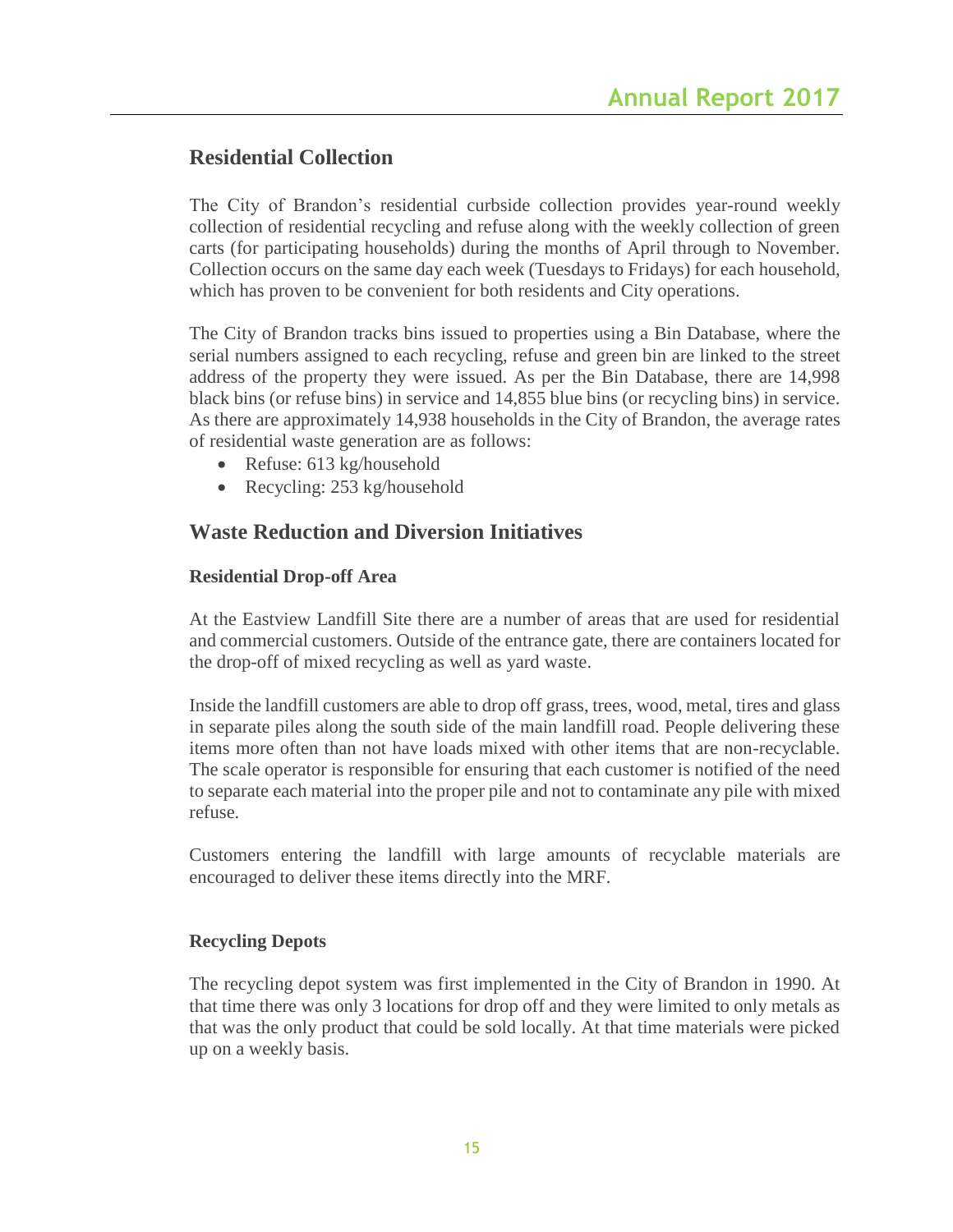At its peak before the introduction of the new collection system nine (9) depots were located around the City of Brandon for residents to drop off their recyclable materials. The need to service these sites also grew from weekly to daily collection.

A major downfall of the depot network is the amount of illegal dumping that occurs at these sites. This has a negative impact on our recycling efforts as many loads become contaminated and, depending on the amount of contamination, may need to be ladnfilled. Unfortunately, due to the depots being unmanned, large volumes of items that are not recyclable end up at these locations. In 2017, the City of Brandon collected 506.26 tonnes of recyclable materials from its network of depots located throughout the City. The location of depots that accept recyclable materials are:

- 1. Sportsplex
- 2. 34<sup>th</sup> and Victoria
- 3. Capitol Theatre (also known as Landmark Cinemas)
- 4. Eastview landfill

 As well as recyclables, the City also offers the collection of compostable material at the depots, at the following locations:

- 1. Sportsplex
- 2. 34<sup>th</sup> and Victoria
- 3. Westridge community center
- 4. 1<sup>st</sup> and Richmond
- 5. Rideau park
- 6. Eastview landfill

In 2017, the City purchased twenty (20) new depot bins to add to the twenty (20) bins that were purchased in 2016. All of the new bins are compatible with the front load truck that services the depots. During the 2017 construction season, the depot bins proved extremely helpful as they were used for refuse and recycling collection in residential areas experiencing major roadway re-construction as curbside collection was not possible in those areas.

At the end of December 2017, the recycling depot located at the Capitol Theatre was forced to close because the property owner required additional parking to accommodate the redevelopment of the Brandon Shoppers Mall. The recycling depot bins were removed from this location at the end of December and additional blue bins were placed at the 34<sup>th</sup> & Victoria and 1<sup>st</sup> & Richmond depots as a temporary measure until the City is able to secure an alternate depot location.

# **E-Waste**

In June of 2007, the City of Brandon in partnership with Green Manitoba started a pilot project to start an E-waste collection program for residential customers. This program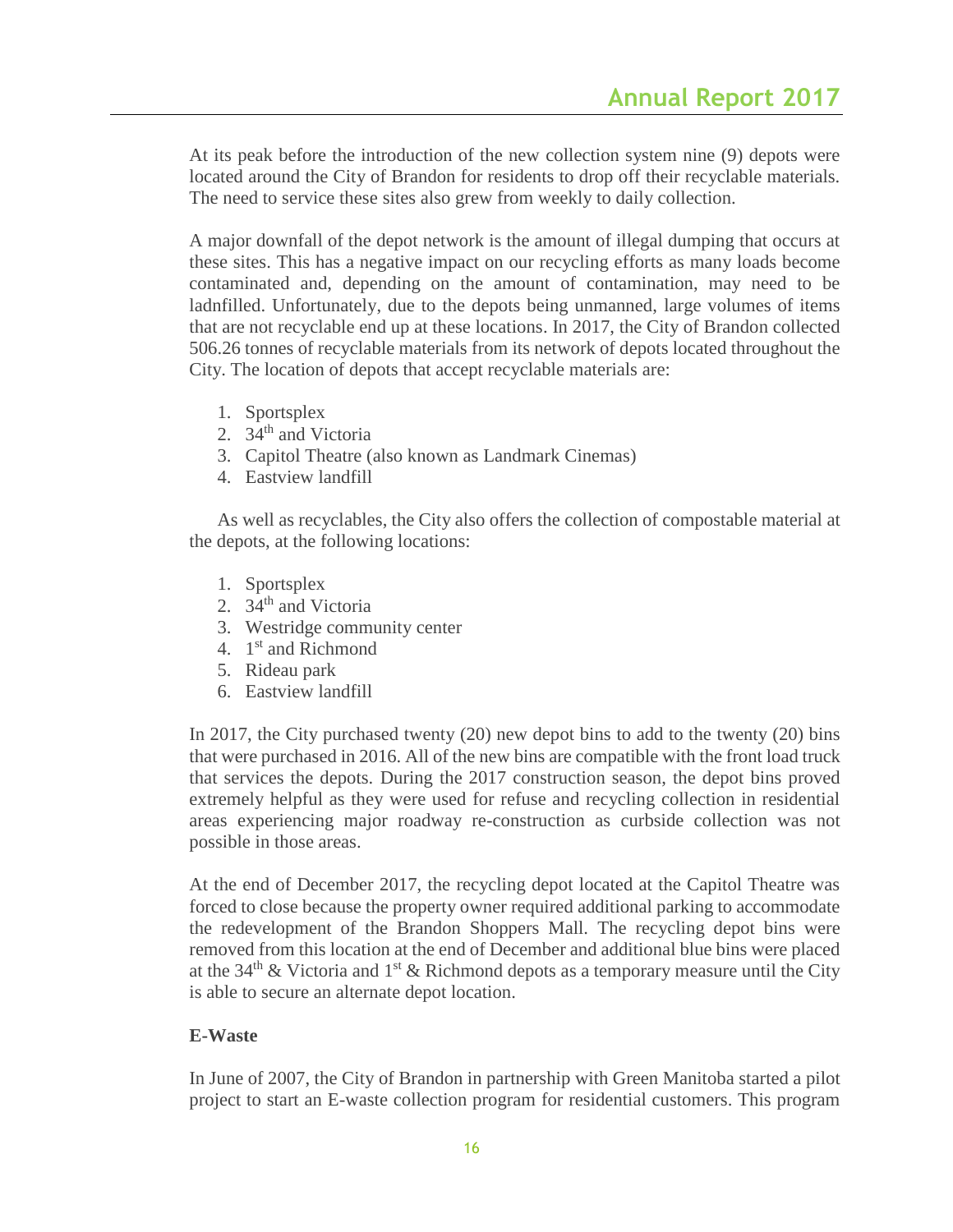would run from May to the end of September each year and became a year round program in 2010. City staff stack e-waste items on pallets and secures them for travel. Once enough pallets of e-waste products are collected to fill a truck, it is delivered to the Exner E-waste facility in Elie Manitoba for processing. Approximately 104.41 tonnes of e-waste was diverted from the landfill in 2017, which is a decrease from the 147.23 tonnes collected in 2016. Table 6 shows the total annual amounts of e-waste collected at the Eastview Landfill site since 2014.

|                     | 2014            | 2015            | 2016            | 2017            |
|---------------------|-----------------|-----------------|-----------------|-----------------|
|                     | <b>Quantity</b> | <b>Quantity</b> | <b>Quantity</b> | <b>Quantity</b> |
|                     | (tonnes)        | (tonnes)        | (tonnes)        | (tonnes)        |
| <b>Annual Total</b> | 129.52          | 178.52          | 147.23          | 104.41          |

**Table 6: Annual Trend for E-Waste Collection**

#### **Tires**

Tire Stewardship Manitoba was launched in April of 2008 as a not-for-profit organization to help manage the problem of scrap tires. In 2017, 313.5 tonnes of scrap tires were removed from the Eastview Landfill Site, which is an increase from the 28.16 tonnes, removed in 2016.

Table 7 below shows the trend of scrap tire collection and removal from the landfill site since 2014. As shown, the amount of tires collected at the site in 2015 was significant at 522.06 tonnes. However this peak in 2015 was the result of the large backlog of stockpiled tires which was removed at the end of the 2015 calendar year thus skewing the quantity logged for that year.

|                     | 2015            | 2016            | 2017            |  |
|---------------------|-----------------|-----------------|-----------------|--|
|                     | <b>Quantity</b> | <b>Quantity</b> | <b>Quantity</b> |  |
|                     | (tonnes)        | (tonnes)        | (tonnes)        |  |
| <b>Annual Total</b> | 522.06          | 28.16           | 313.5           |  |

**Table 7: Annual Trend for Scrap Tire Collection & Removal**

Properly managed scrap tires reduce environmental risk and create jobs and economic opportunities in Manitoba. Manitoba's scrap tire products are sold locally and internationally. Scrap tires can be used to make flooring products for agricultural, recreational, and industrial use. They are used for artificial turf fields, rubberized asphalt, blast mats, geo-technical projects and energy recovery.

#### **Metals**

Table 8 below shows the annual trend of scrap metal collection and removal for the site. In 2017, 595.76 tonnes of metal was removed from the Eastview Landfill site by Gerrard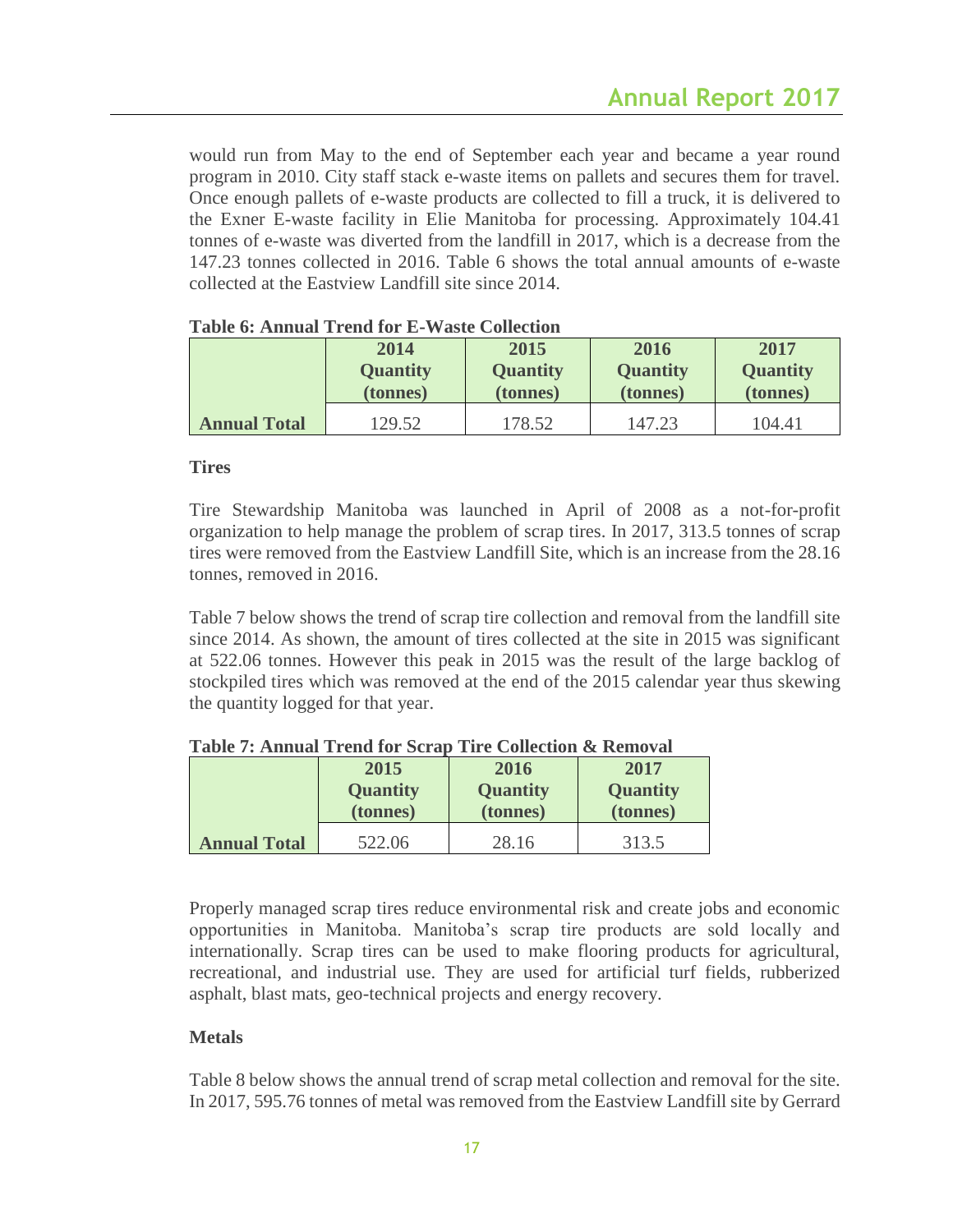Metals, which represents a slight increase from the 580.40 tonnes removed from the site in 2016. All metals diverted and collected at the landfill site are loaded and hauled by Gerrard Metals for processing and then delivered to the end market.

|                     | A WIJAV UT LAAMAMWA A A VAAW AVA IJVA WIJ LIAVVIIA U VAAVVIAJAA WY ANVAAN I WA |                 |                 |  |  |  |  |
|---------------------|--------------------------------------------------------------------------------|-----------------|-----------------|--|--|--|--|
|                     | 2015                                                                           | 2016            | 2017            |  |  |  |  |
|                     | <b>Quantity</b>                                                                | <b>Quantity</b> | <b>Quantity</b> |  |  |  |  |
|                     | (tonnes)                                                                       | (tonnes)        | (tonnes)        |  |  |  |  |
| <b>Annual Total</b> | 387.33                                                                         | 580.40          | 595.76          |  |  |  |  |

**Table 8: Annual Trend for Scrap Metal Collection & Removal**

# **Refrigeration & Air Conditioning Equipment**

In 2017, a total of 463 devices containing refrigerant were delivered to the Eastview landfill for proper disposal, which is a decrease from the 641 devices collected at the site in 2016. Table 9 below shows the annual trend for the collection of refrigerantcontaining devices at the landfill site since 2014.

#### **Table 9: Annual Trend of Refrigeration Devices Collected**

|                     | 2014          | 2015          | 2016          | 2017          |
|---------------------|---------------|---------------|---------------|---------------|
|                     | $#$ of units) | $#$ of units) | $#$ of units) | $#$ of units) |
| <b>Annual Total</b> | 374           | 567           | 641           | 463           |

Units containing refrigerant (or halocarbons) are stored in a segregated location on site until proper disposal. The City of Brandon issued and awarded a bid opportunity to a third-party contractor (Puresphera) in 2017 to both remove and destroy the refrigerants from the device and then recycle its components. Puresphera decommissioned a total of 4,636 devices throughout the 2017 calendar year, including:

- $\bullet$  2,123 refrigerators
- 462 freezers
- 1,341 air conditioners
- 630 water coolers
- 80 dehumidifiers

The proper removal and disposal of the refrigerants from these units has avoided the release of  $6,485$  tonnes equivalent  $CO<sub>2</sub>$  into the atmosphere. Furthermore, Puresphera's method of breaking down each device for further recycling has resulted in the following recoveries:

- Ferrous metals recycled: 186,532 kg
- Non-ferrous metals recycled: 29,208 kg
- Plastics:  $27,268$  kg
- Mercury: 346 g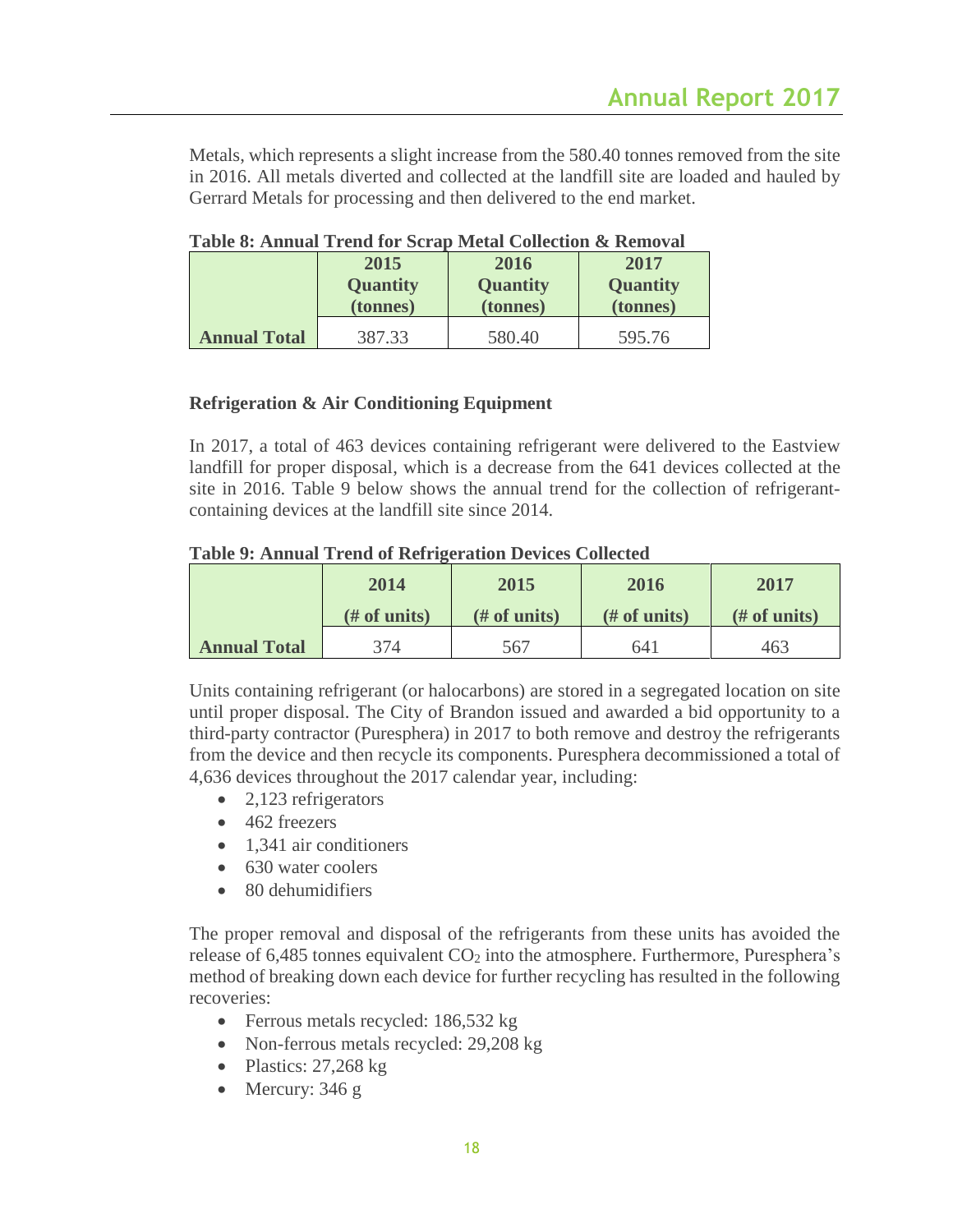- Recycled oil:  $1,008 \text{ kg}$
- CFC's collected & destroyed: 1,651 kg

# **Extending Landfill Life**

The main purpose in providing alternatives to disposal is to ensure the health and safety of residents not only in Brandon but that may be impacted by potential impacts to ground water supply. Through these efforts we gain the added benefit of extending the life of our current landfill. In the hierarchy of waste there are 7 options for handling waste with the least favored being disposal and the preferred option being prevention.



# **Environmental Protection Programs – Monitoring and Reporting**

# **Leachate Management**

In 1994 the Sanitation Department developed its first lined waste cell in phase 7 of the cell development plan. This cell was lined using a clay max liner. In addition to the liner a Leachate collection system was included in the design of this cell. The purpose of this collection system was to insure that Leachate that is produced as a result of precipitation and snow melt is contained on site before it can have a negative impact on the surrounding environment.

Also there are 8 manholes around the perimeter of the landfill that collects leachate before it is able to migrate into the ground water offsite.

Leachate is defined as the product of water percolating through refuse and collected in a lined refuse cell with perforated pipes that collect the Leachate and transport it to a manhole.

In addition to phase 7 completed in 1994 phases 11, 12 & 13 all drain into a manhole at the North end of cell 7, where it is then pumped directly to the Leachate storage tanks located directly west of the old scale building. This occurs approximately seven (7) months of the year.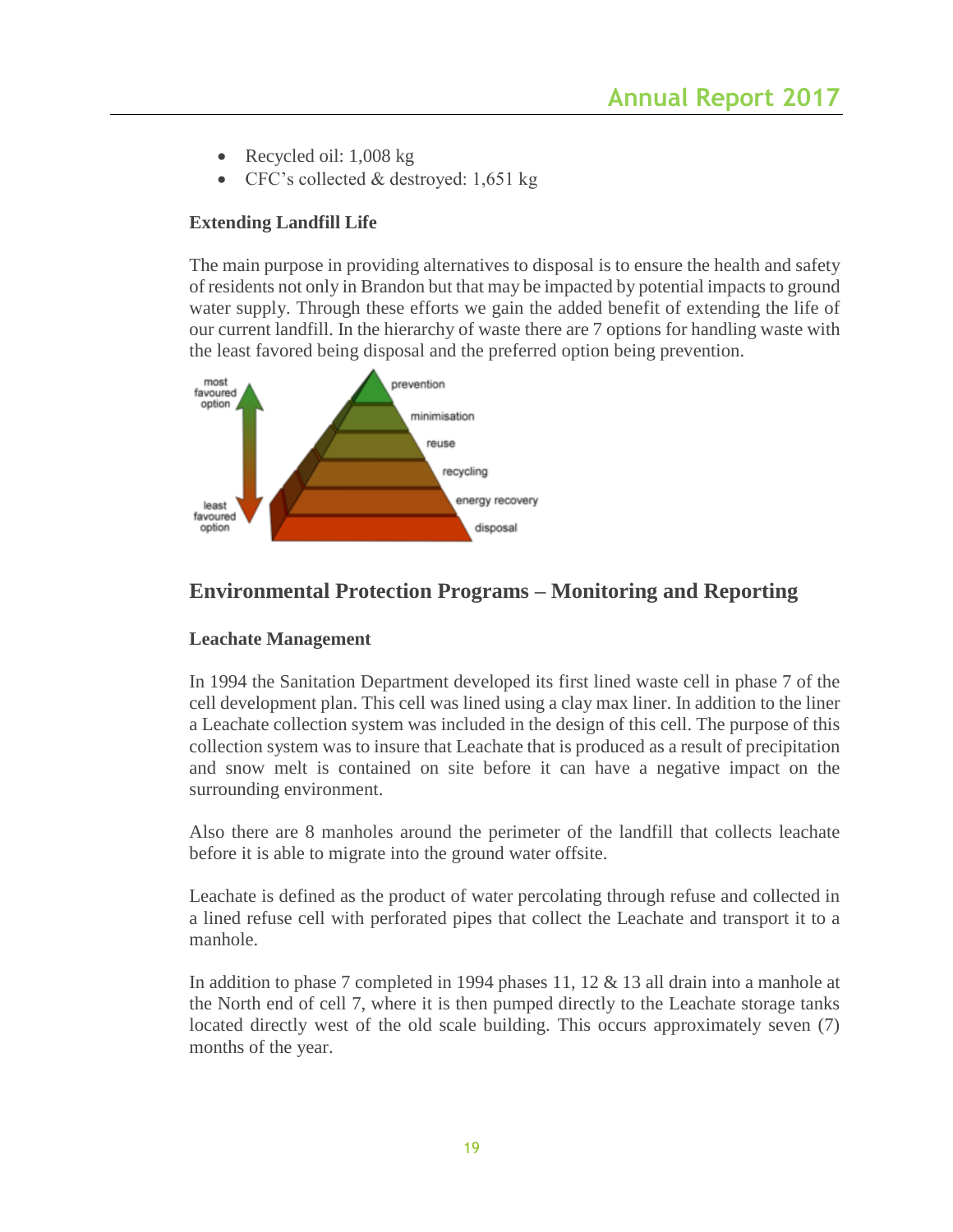Phases 8, 9 & 10 have been closed and capped with 3 to 5 feet of clay. We are not seeing the volume of Leachate coming out of these cells that we did when they were active.

This has reduced the need to have the manholes pumped on a regular basis. Where we used to pump these manholes weekly and sometime daily during periods of high precipitation we are now only required to pump as needed.

Development of cell 13 was planned in conjunction with cell 11 so that Leachate produced from cell 13 runs into cell 11 and then drains to the manhole at the north end. Once Leachate is contained in the storage tanks the waste water treatment facility can control the flow of the Leachate to its site for treatment.

# **Surface/ Ground Water Monitoring Program**

In 2015, the ground water monitoring contract was issued for tender and KGS Group was awarded the contract to conduct a 3 year groundwater and surface water monitoring program at the Eastview Landfill Site. According to the contract, 30 groundwater wells (27 on site and 3 off site) and 3 surface water locations were sampled and reported on for the 2015 and 2016 calendar years.

Following consultation with Manitoba Sustainable Development (MSD), the City of Brandon issued a Scope Change to KGS Group to perform a comprehensive review of the water quality data collected from the site since 2009 and propose a streamlined monitoring and sampling program based on the Provincial Baseline Groundwater Chemistry Parameters. The proposed streamlined sampling and monitoring program was approved by MSD on December 4, 2017 and sampling according to the revised program was completed on December 8 and 12. The approved sampling and monitoring program included the following key items:

- Annual measurement of overburden (till and sand units) water levels within all 30 on-site groundwater monitoring wells;
- Establishment of a Primary Monitoring Network consisting of 10 on-site wells, 2 off-site wells, 3 surface water pond locations and a leachate monitoring location to be sampled on an annual basis;
- Establishment of a Secondary Monitoring Network consisting of 18 on-site wells and 1 off-site well sampled once every three years;
- Creation of set groundwater and surface water laboratory analytical packages, tailored to site conditions and current best practices.

A copy of the 2017 Water Quality Monitoring Report shall be provided with this annual report and the monitoring well locations for the site are provided in Figure 1 in the report.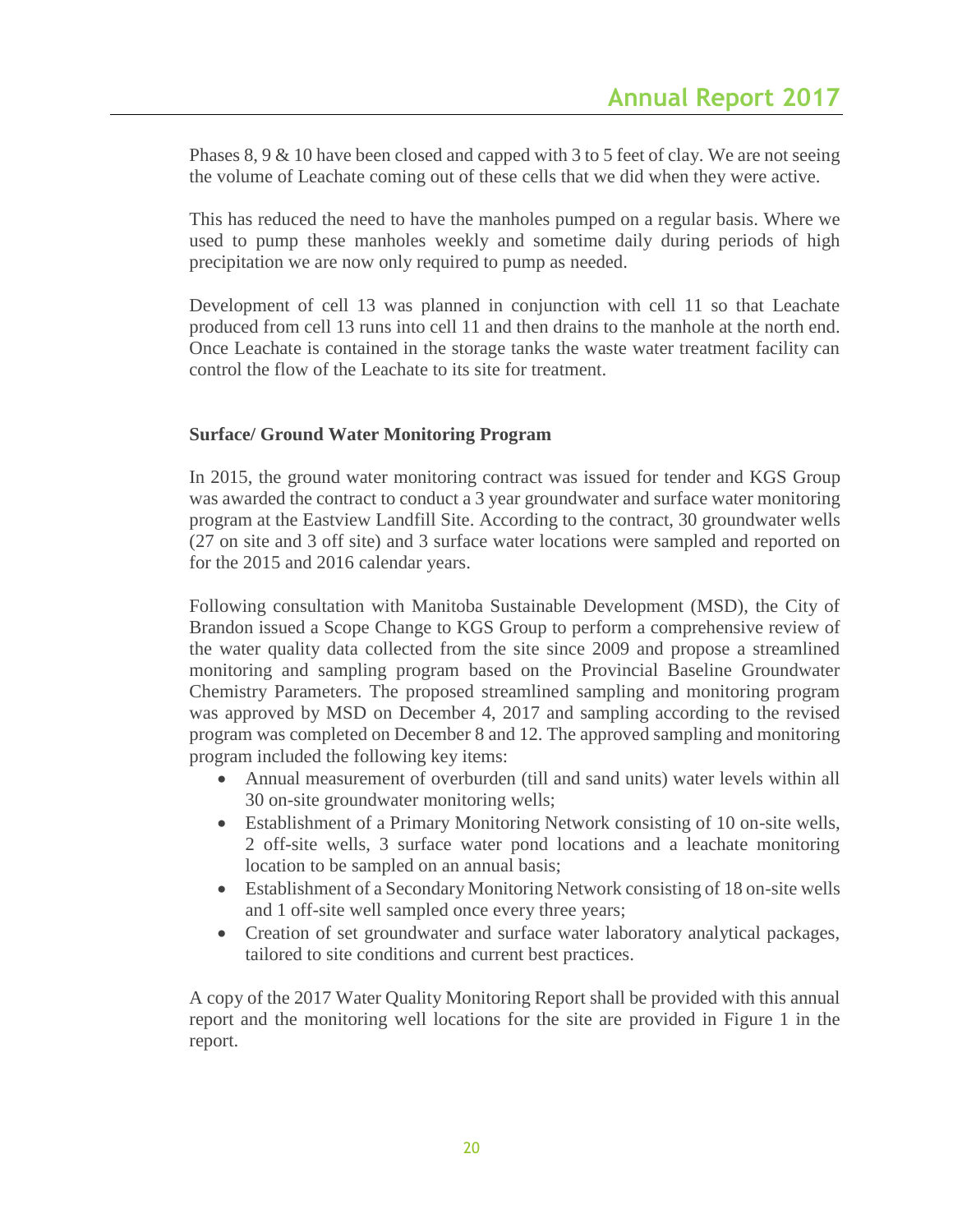# **Contaminated Soil Remediation Facility (S.R.F.)**

Located at the landfill site north of the lime sludge pile is the soil remediation facility. At this location, contractors deliver soil contaminated with hydrocarbons from soil remediation projects or environmental accident sites. Soil is considered contaminated when it is found to be above the required CCME Guidelines.

The material is treated on site with the use of a rome plow attached to a track type dozer and once the level of hydrocarbons meets the guidelines stated in Guideline 96-05, Treatment Disposal of Petroleum Contaminated Soil, June 1996, revised April 2002, it becomes a beneficial product that can then be used as cover material in the cell. Eastview landfill received 493.14 tonnes of contaminated soil in 2017 – a decrease from the 1,619.08 tonnes collected by the site in 2016.

The site at the landfill has been developed to ensure that any surface water runoff is captured in the retention pond at the North end of the landfill.

# **A. Soil Receiving and Placement**

The main objective of the S.R.F at the Eastview Landfill is to reduce hydrocarbon concentrations to acceptable levels such that the soils are suitable for appropriate re-use.

A permit is required for disposal of contaminated soils. Permits are sold and issued by the City of Brandon. Any loads of contaminated soil arriving at the landfill without a proper permit will not be accepted for remediation. The supervisor may also request lab analysis reports from the company doing the excavation.

#### 1. Low Concentration Levels

Contaminated soil which contains levels below Manitoba Level III criteria for soil will be used directly as landfill cover material upon approval by the Site Supervisor and the local regional office of Manitoba Environment.

#### 2. Permits

Upon arrival of a load of contaminated soil with proper permits, the Scale Operator shall record the permit number and attach it to any weigh tickets relating to the permit for documentation and invoicing.

#### 3. Location

The S.R.F is clearly marked by signs and marker posts to prevent unauthorized access onto the treatment area and possible disturbance or compaction. When the driver is unfamiliar with location and placement procedures for the soil remediation facility, the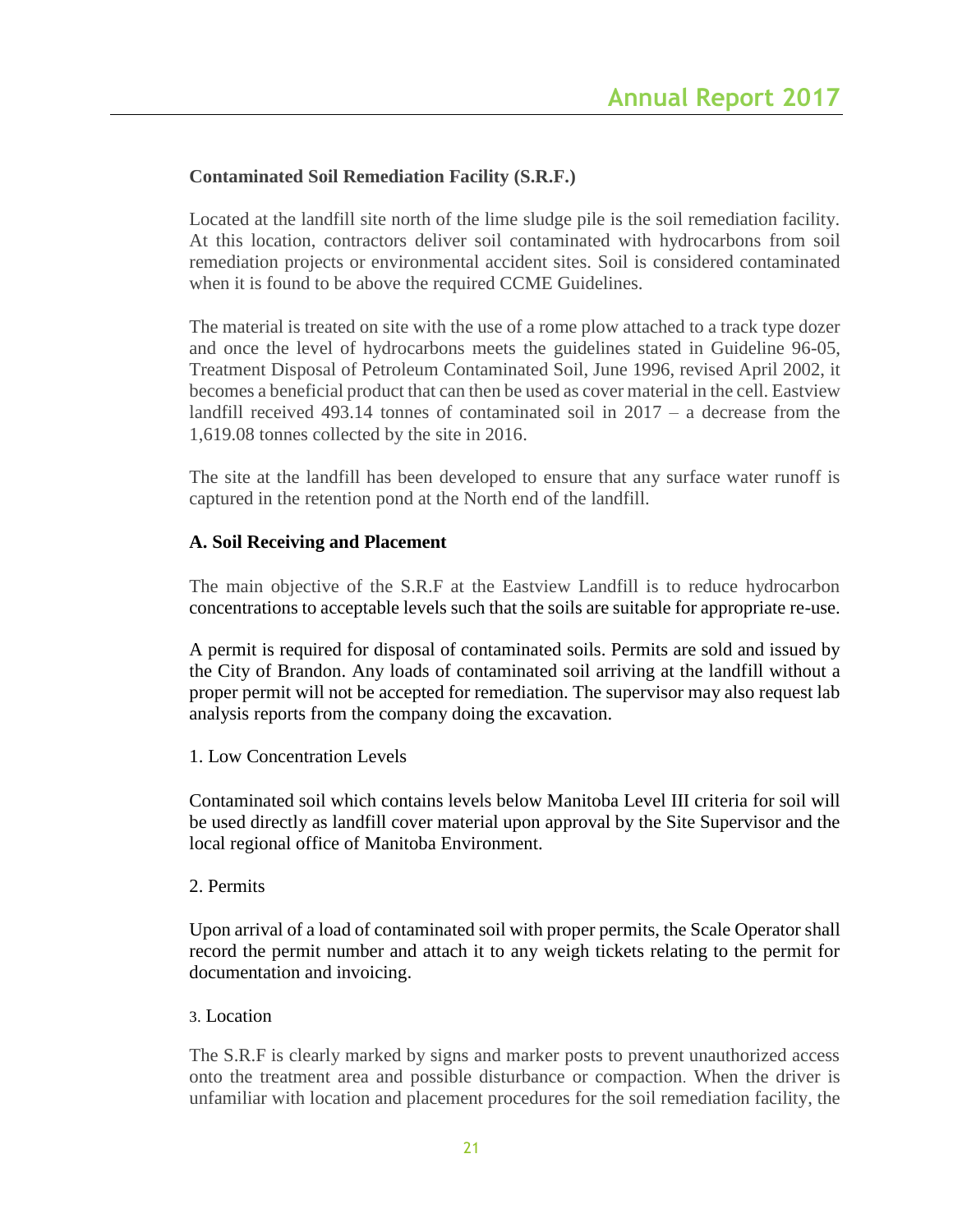Scale Operator shall radio the site supervisor or any available site personnel to escort the driver to the S.R.F area and place the load accordingly depending on the particular type of contaminate.

#### 4. Load Placement

All loads placed in the treatment area should be spread in an even layer in a manner that avoids compaction and inter-mixing of different soil shipments. Occasionally (depending on placement area available) soil may be placed in windrows which should not exceed 1 m in height. The windrows will require periodic mixing in a similar fashion to a treatment layer.

# **B. Soil Remediation Procedures**

# 1. Treatment Layer

The final thickness of the treatment layer normally should not exceed 300 mm or the effective mixing depth of on-site equipment (rome plow), whichever is less.

# 2. Debris

Boulders and other large debris should be removed from the treatment layer to avoid potential damage to the tilling/aeration equipment, and to provide for optimum soil tillage.

#### 3. Aeration

Handling of material will be done by employees that have read and understands the proper handling techniques that have been put forward in the GOG's and SOP's . The material is to be aerated by our rome plow which will be pulled with a track type dozer. Depending on the stability of soil more than 1 pass may be required to turn and fully aerate the impacted soil.

#### 4. Irrigation

The treatment layer shall be thoroughly aerated (mixed) on a regular basis. In most cases, a tillage frequency of 1 to 2 weeks should provide optimum soil aeration. Periodic irrigation of the treatment layer may be necessary to avoid desiccation or prevent excessive windblown dust. However, saturation of the soil should be avoided to prevent run off from occurring and potential migration of contaminates outside S.R.F facility.

#### 5. Equipment Contamination

After material has been aerated, the rome plow is to be placed in an area that will not interfere with ongoing work but must remain in the soil remediation facility. The track type dozer must be cleaned off so no contaminates leave the area and have the chance of falling off and contaminating other areas.

# **C. Inspections and Maintenance**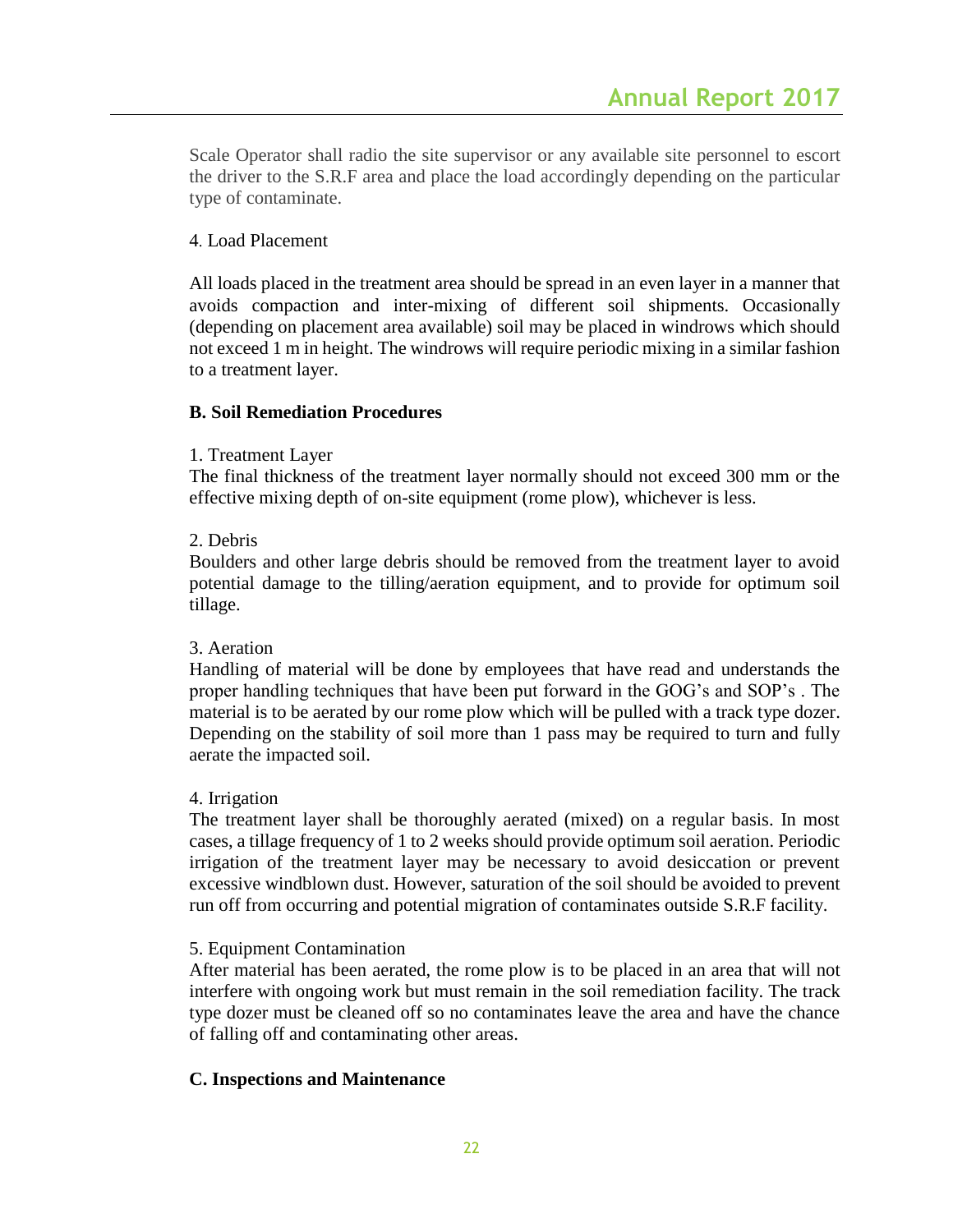Regular inspections shall be made by the operator at the time of aeration. S/he will report to the site supervisor any:

-Erosion, slope increase or damage to the berms surrounding the S.R.F area.

-Excessive "ponding" of surface water.

-Improper placement of contaminated loads.

-Visible signs of migration or leaching of surface water and/or contaminates.

Once reported to the supervisor s/he shall take corrective actions to insure the proper maintenance of the S.R.F

# **D. Surface Water Management**

The Eastview Landfills S.R.F is designed to contain internal storm runoff and seepage in order to prevent offsite losses. Surface water is controlled by the use of ditches, along with a properly graded land surface. Prior to any discharge or removal of impounded surface water from the PCS treatment facility, thorough laboratory testing of the water for petroleum hydrocarbon compounds will be conducted and the results reviewed by Manitoba Environment.

# **E. Monitoring and Reporting**

All contaminated soil material entering the landfill will be weighed and logged at the scale by the scale attendant. The attendant will log where the material originated, the hauler that has brought the material into the site and the final placement of the load. The weigh scales software program can generate reports on any contaminated soil entering the landfill based on a variety of parameters.

E.g. Origin, Company, Hauler, type of material etc.

Information is also transferred to an Excel spreadsheet by the Scale Operator at the end of each shift.

#### **Household Hazardous Waste (HHW)**

Since 1999 the City of Brandon in partnership with the Rotary Club of Brandon has been operating twice yearly HHW collection depots at the public works complex on Richmond Avenue East. Residents are encouraged to drop off any unwanted Household Hazardous Waste so that it can be disposed of in an environmentally responsible manner.

Starting on May  $1<sup>st</sup>$ , 2012 the first phase of the Product Care Manitoba program was implemented with the following locations being allowed to accept paint and/or fluorescent lights for disposal.

- 1. Windsor Plywood Paint only
- 2. J & G Rona paint only
- 3. Janzen's Paint & Decorating paint only
- 4. General Paint paint only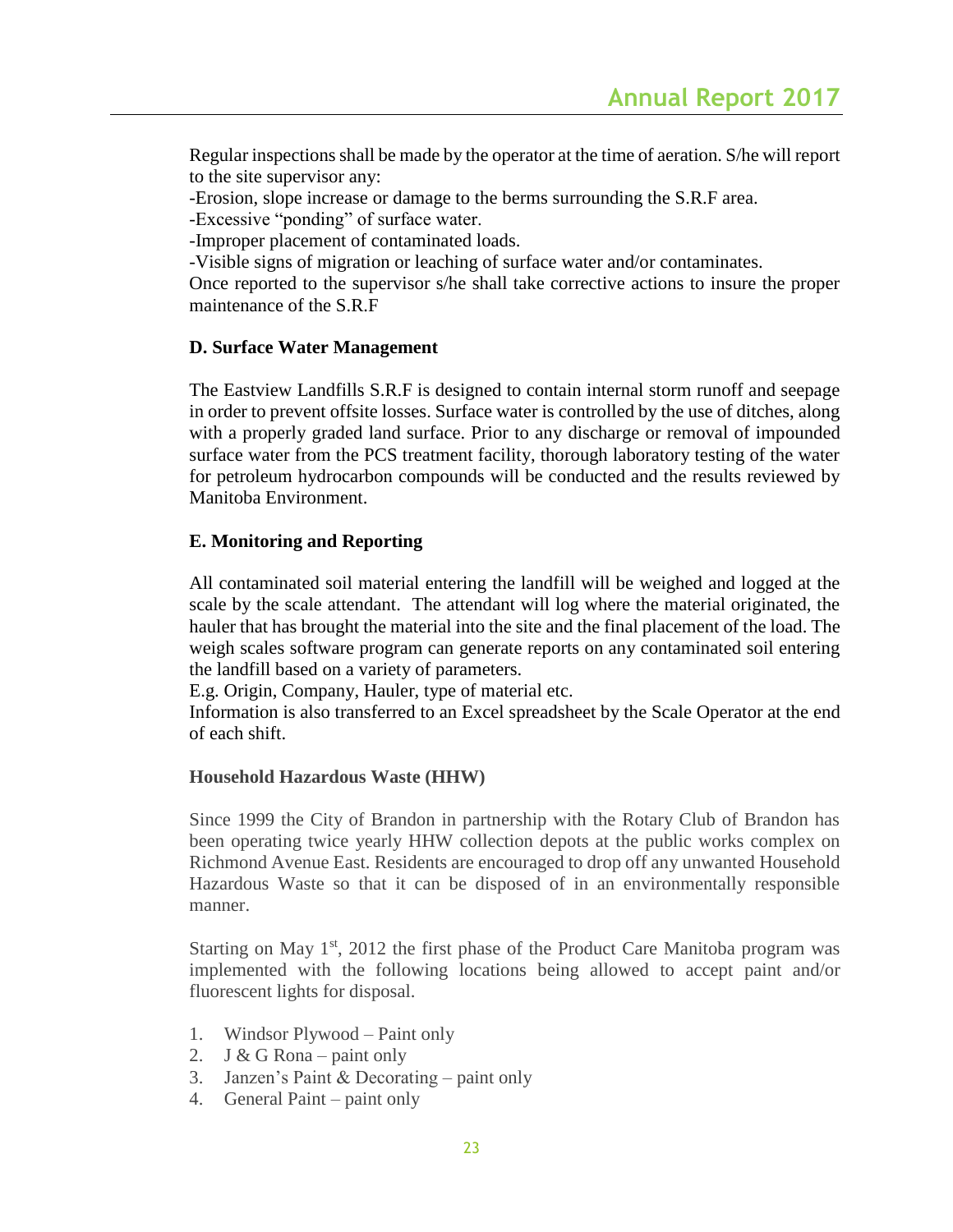5. Brandon Home Hardware – paint only

The new HHW that was set up at the landfill in the fall of 2012 has seen a steady flow of visitors to the facility since it has opened. Landfill staff have been provided training from Product Care Manitoba and Miller Environmental during regular site visits to ensure the safe and proper handling of these potentially dangerous products takes place.

This program accepts the following:

- 1. Fluorescent lights
- 2. Flammable liquids/waste gasoline
- 3. Pesticides
- 4. Corrosives
- 5. Physically hazardous materials such as non-refillable gas cylinders

This program is operated by Product Care on behalf of product manufacturers and retailers in Manitoba in response to the provincial Household Hazardous Material and Prescribed Material Stewardship Regulation.The cost of the Manitoba HHW program is fully funded by Environmental Handling Fees that manufacturers and retailers pass onto the consumer.

Table 10 shows the annual trend of HHW material collected at the landfill's HHW depot since 2014. The quantity collected in 2017 of 35.56 tonnes represents a decrease from the 51.92 tonnes collected in 2016.

|                     | 2014            | 2015            | 2016            | 2017            |
|---------------------|-----------------|-----------------|-----------------|-----------------|
|                     | <b>Quantity</b> | <b>Quantity</b> | <b>Quantity</b> | <b>Quantity</b> |
|                     | (tonnes)        | (tonnes)        | (tonnes)        | (tonnes)        |
| <b>Annual Total</b> | 29.96           | 48.85           | 51.92           | 35.56           |

#### **Table 10: Annual Trend of HHW Material Collected**

#### **ECO Centre**

In 2017, a total of 17,000 litres of used oil, 200 litres of glycol, 553 kg of used oil filters and 259 kg of used oil and antifreeze jugs were collected at the ECO centre. All used oil, filters and containers are collected on a regular basis by **Green For Life Environmental** where they are taken to be processed and recycled into a valuable new product.

A comparison of the annual totals for the used oil products collected at the landfill's ECO centre is provided in Table 11 below.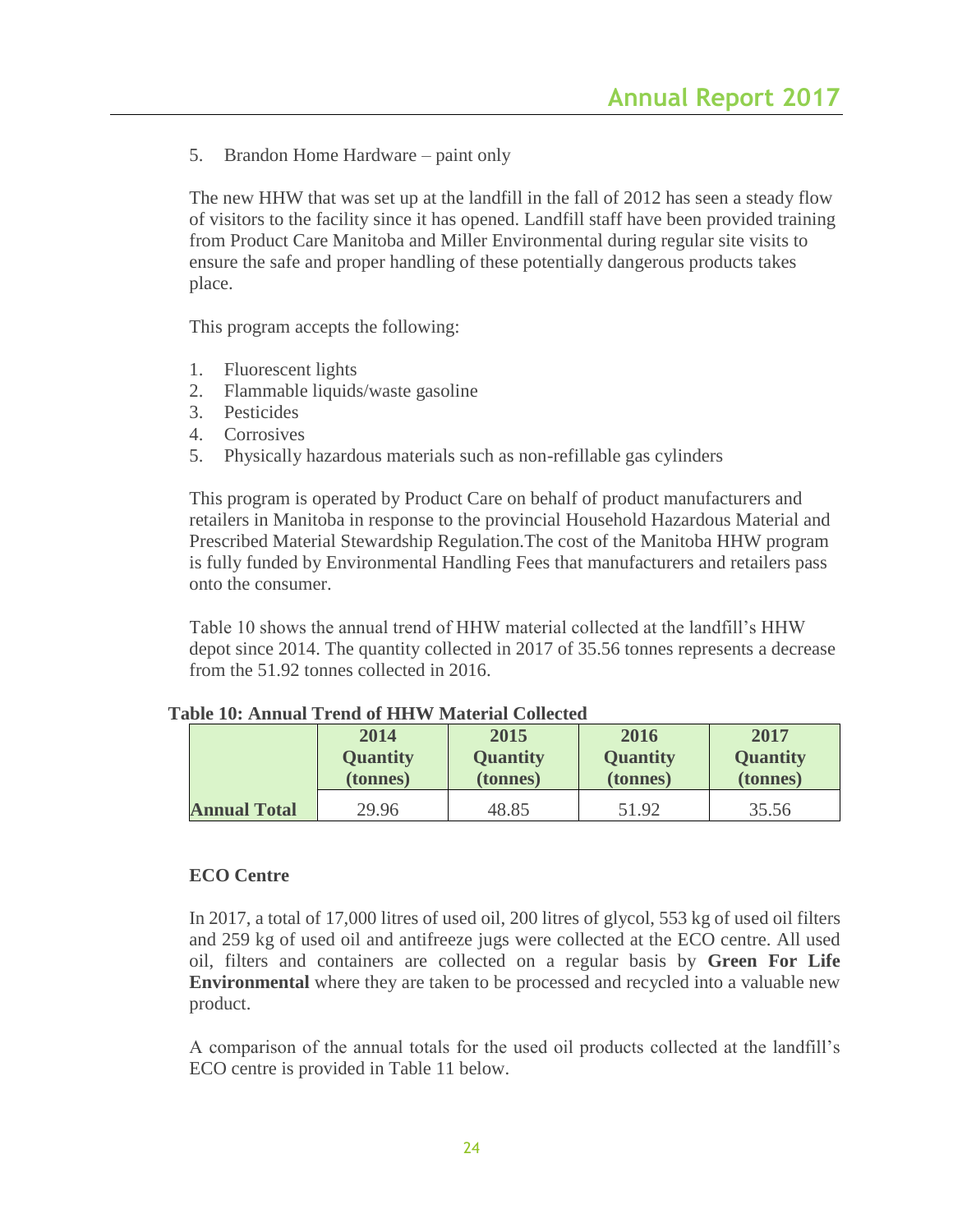| <b>Used Oil Product</b>                                                    | 2015              | 2016              | 2017              |
|----------------------------------------------------------------------------|-------------------|-------------------|-------------------|
|                                                                            | <b>Quantities</b> | <b>Quantities</b> | <b>Quantities</b> |
| <b>Used Oil</b>                                                            | 15,300 L          | 10,600 L          | 17,000 L          |
| <b>Glycol/</b> antifreeze                                                  | 800 L             | 1,000 L           | 200 L             |
| <b>Used Oil Filters</b>                                                    | $1,368$ kg        | 828 kg            | 553 kg            |
| $\boldsymbol{\&}$<br><b>Used</b><br>Oil<br>Antifreeze<br><b>Containers</b> | $1,567$ kg        | $1,176$ kg        | $259$ kg          |

**Table 11: Annual Trend of Used Oil Products Collected at ECO Centre**

The annual inspection of the ECO center by MARRC (Manitoba Association for Resource Recovery Corporation, the non-profit organization responsible for the recycling of used oil products) took place on October 23, 2017 and the inspector was impressed with our facility considering we have in excess of 900 customers dropping off used oil products annually.

# **Operational Information**

# **Contingency Plan Implementation**

In February of 2008 the Sanitation department adopted its new Landfill Contingency/Emergency Response Plan in order to meet the requirements of its new operating permit. As required by the permit it was developed and shall be maintained in accordance with the Industrial Emergency Response Planning Guide (MIAC September, 1996)

In 2017, there were no major incidents that occurred at the Eastview Landfill.

# **Weigh Scale Operations**

The scale is operated by staff that is trained on the weigh scale program (PC Scale) to help expedite the flow of traffic in and out of the landfill site. The PC Scale program was implemented in July of 2014. The scale operator is responsible to both monitor and control the material accepted into the landfill. If any loads are considered suspicious by the operator he/she shall communicate with landfill operators to more closely monitor unloading.

All loads are weighed on the inbound scale and weighed again on the out bound scale to get a net weight that customers are then billed according to City of Brandon Fee Schedule. The scale operator is also responsible for setting up new customers and updating existing customer information as required. The scale operator communicates